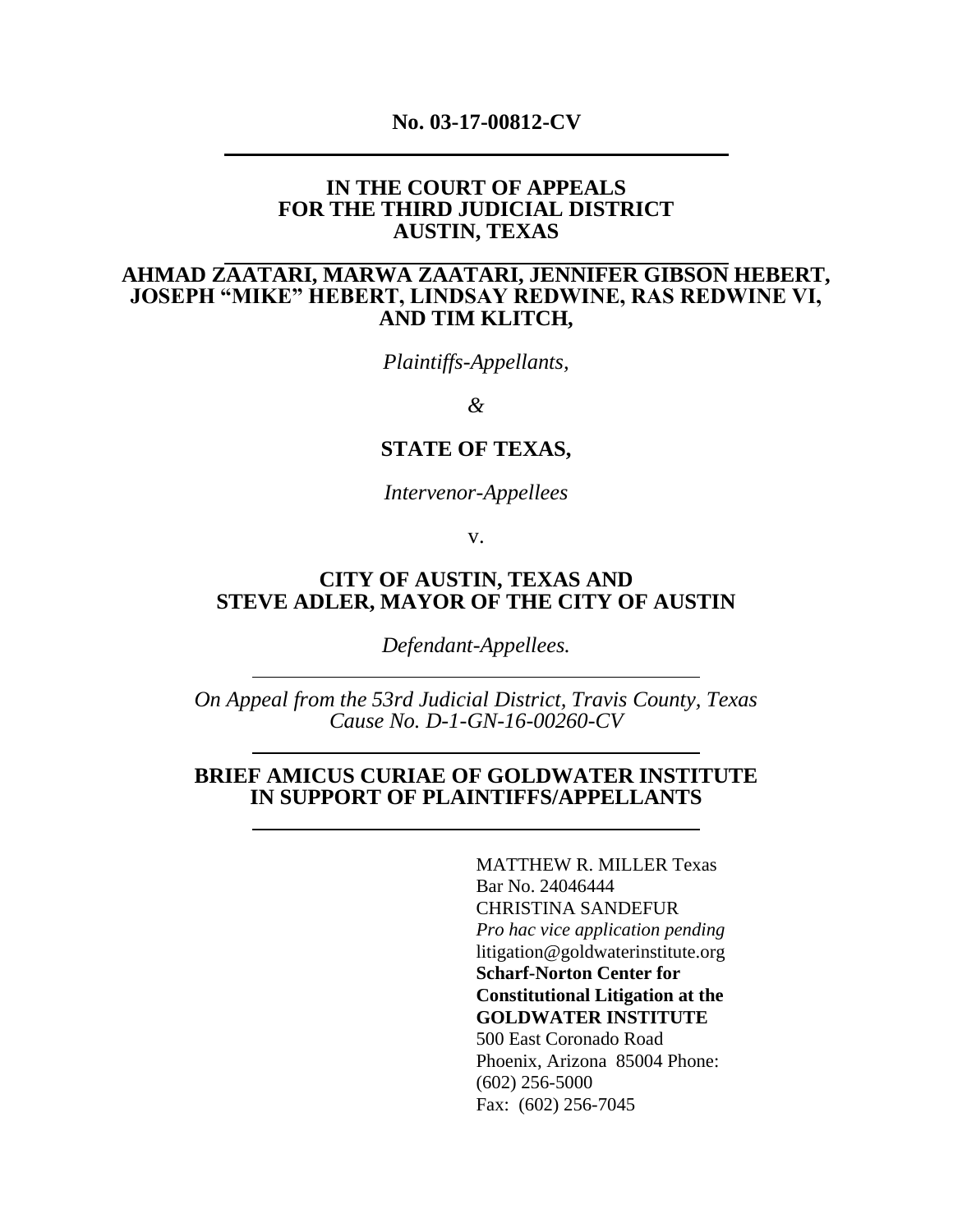| I. Austin's anti-home-sharing regulations deprive home-sharers of constitutional                                                                               |
|----------------------------------------------------------------------------------------------------------------------------------------------------------------|
| II. Austin's anti-home-sharing regulations violate due course of law because they                                                                              |
| III. Austin's anti-home-sharing regulations deny home-sharers equal protection<br>because they arbitrarily treat short-term rentals differently from long-term |
| IV. Austin's anti-home-sharing regulations deny home-sharers equal protection<br>because they treat non-homesteaded properties differently from primary        |
|                                                                                                                                                                |
|                                                                                                                                                                |
|                                                                                                                                                                |
|                                                                                                                                                                |

# **TABLE OF CONTENTS**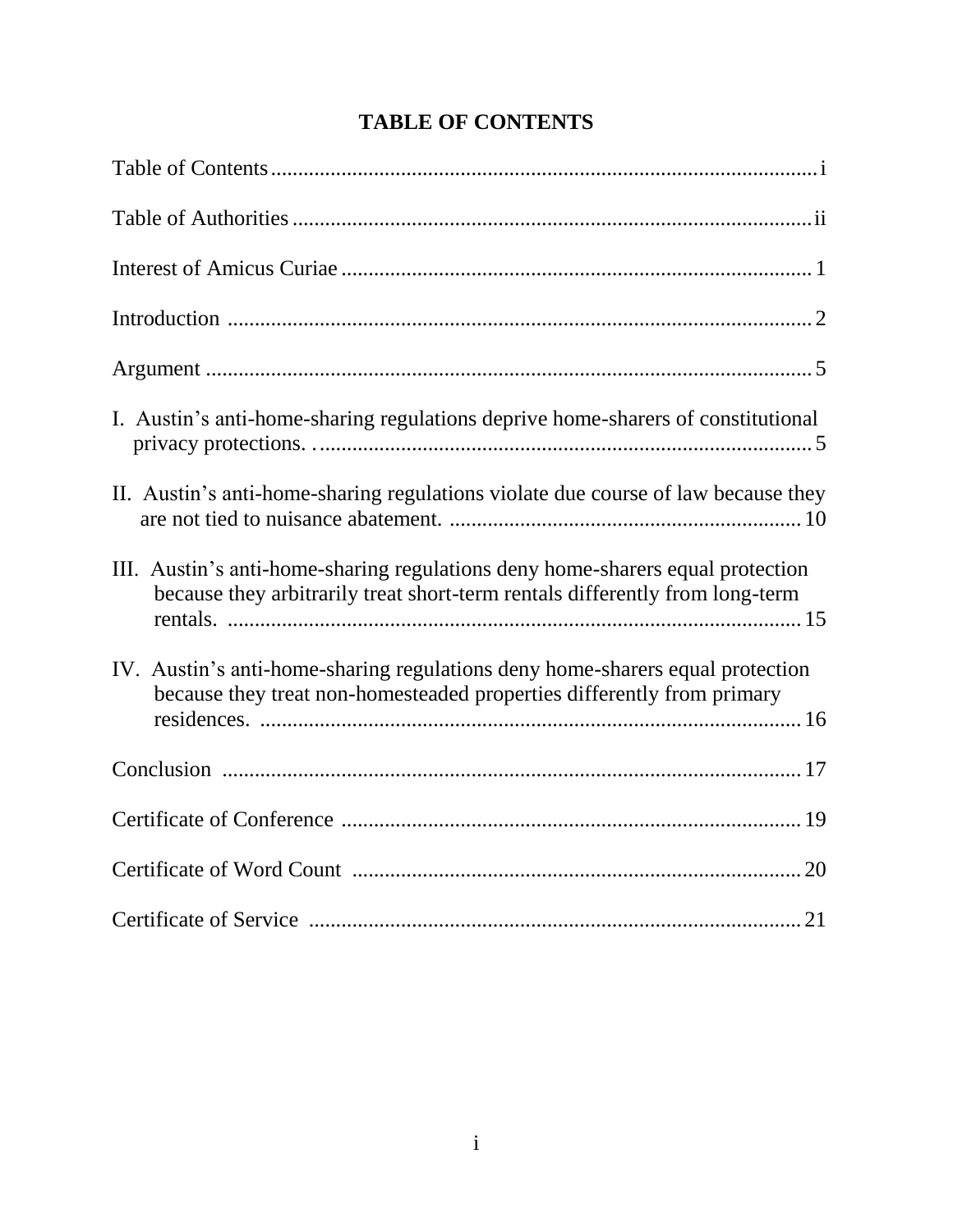# **TABLE OF AUTHORITIES**

| ase<br>œ<br>٦ |
|---------------|
|---------------|

| Aspen 528, LLC v. City of Flagstaff, 1 CA-CV 11-0512, 2012 WL 6601389 (Ariz.     |
|----------------------------------------------------------------------------------|
| Bell v. Low Income Women of Tex., 95 S.W.3d 253 (Tex. 2002)5                     |
|                                                                                  |
|                                                                                  |
|                                                                                  |
| City of Cleburne, Tex. v. Cleburne Living Ctr., 473 U.S. 432 (1985)14            |
|                                                                                  |
|                                                                                  |
| Feller v. Township of W. Bloomfield, 767 F. Supp. 2d 769 (E.D. Mich. 2011) 9     |
| Goodman v. City of Tucson, C-20081560 (Pima Cnty. Super. Ct. Aug. 16, 2010)1     |
|                                                                                  |
|                                                                                  |
|                                                                                  |
|                                                                                  |
| Louisiana Pac. Corp. v. Beazer Materials & Servs., Inc., 842 F. Supp. 1243 (E.D. |
|                                                                                  |
| McDonald v. Town of Jerome, P1300CV201500853 (Yavapai Cnty. Super. Ct.           |
| Mendez v. City of Chicago, 2016-CH-15489 (Cook Cnty. Cir. Ct., filed Nov. 29,    |
|                                                                                  |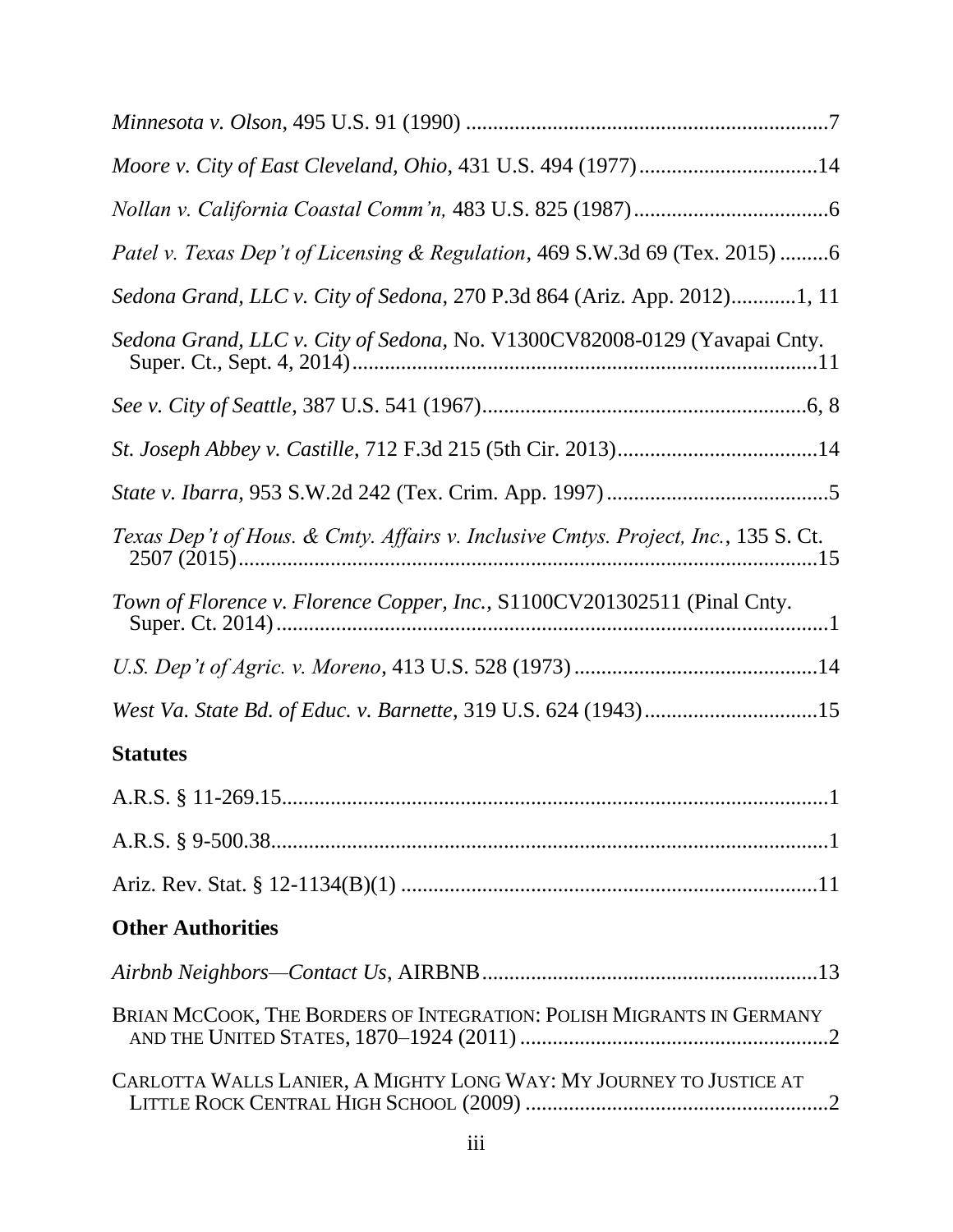| DIANA C. VECCHIO, MERCHANTS, MIDWIVES, AND LABORING WOMEN: ITALIAN                                                                                         |
|------------------------------------------------------------------------------------------------------------------------------------------------------------|
| Eric Boehm, Nashville Cops Don't Want to Enforce Airbnb Regulations Because<br>They'd Rather Focus on Stopping Actual Crime, Reason.com, Sep. 27, 2016  13 |
| Global Business Travel and Spend Report Reveals New Sharing Economy Trends,<br>Business Traveler Behaviors, SAP Concur (July 18, 2016)3                    |
| Joyce Hanson, Nashville Airbnb Ordinance is Unconstitutional, Judge Says,                                                                                  |
| Mollie Reilly, San Francisco Mayor Rejects Tough Restrictions on Airbnb,                                                                                   |
| Mollie Reilly, San Francisco Votes Down Tough Airbnb Regulations, Huffington                                                                               |
|                                                                                                                                                            |
| THOMAS J. HENNESSEY, FROM JAZZ TO SWING: AFRICAN AMERICAN JAZZ                                                                                             |
| <b>Regulations</b>                                                                                                                                         |
|                                                                                                                                                            |
|                                                                                                                                                            |
|                                                                                                                                                            |
|                                                                                                                                                            |
|                                                                                                                                                            |
|                                                                                                                                                            |
|                                                                                                                                                            |
|                                                                                                                                                            |
| <b>Constitutional Provisions</b>                                                                                                                           |
|                                                                                                                                                            |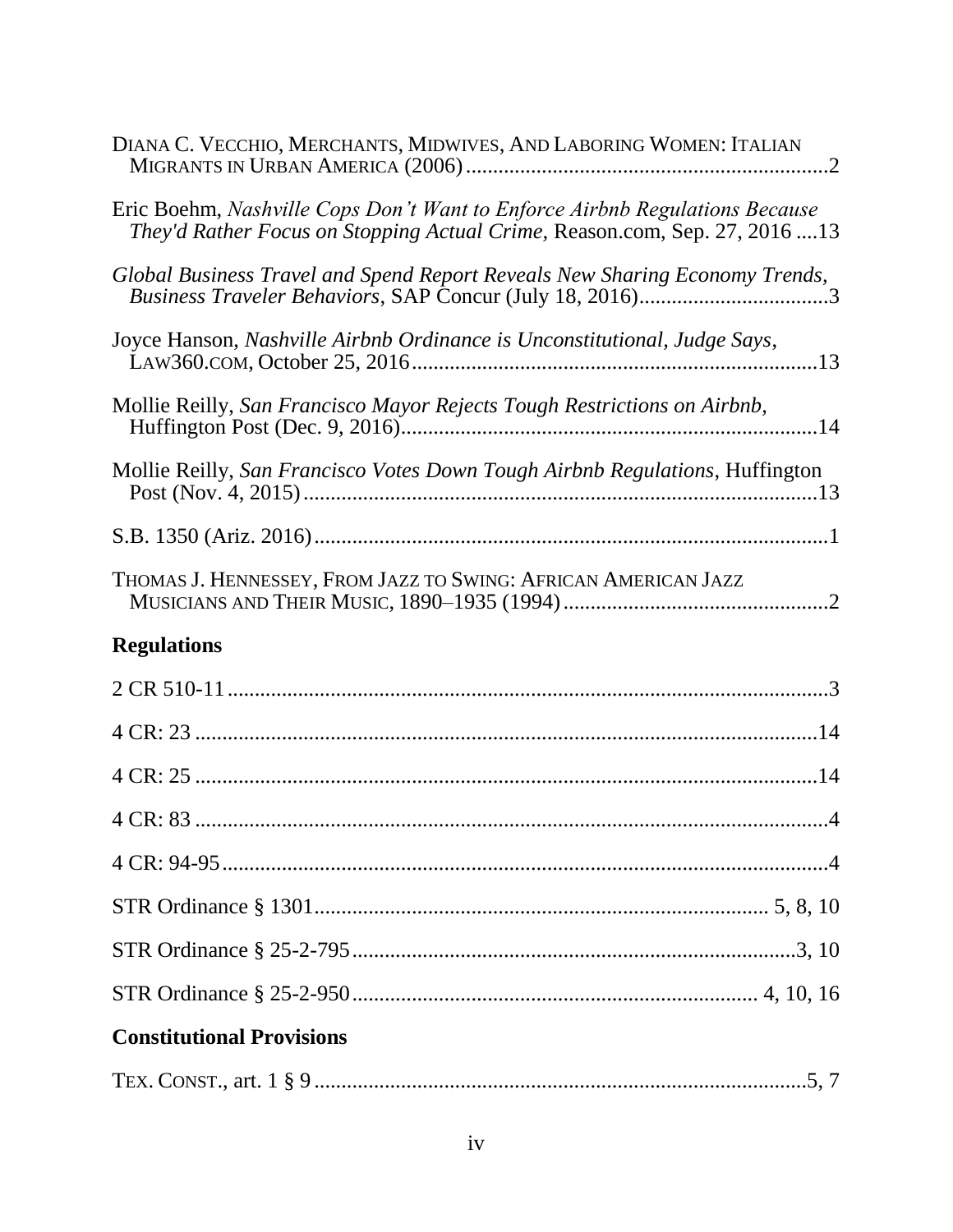|--|--|--|--|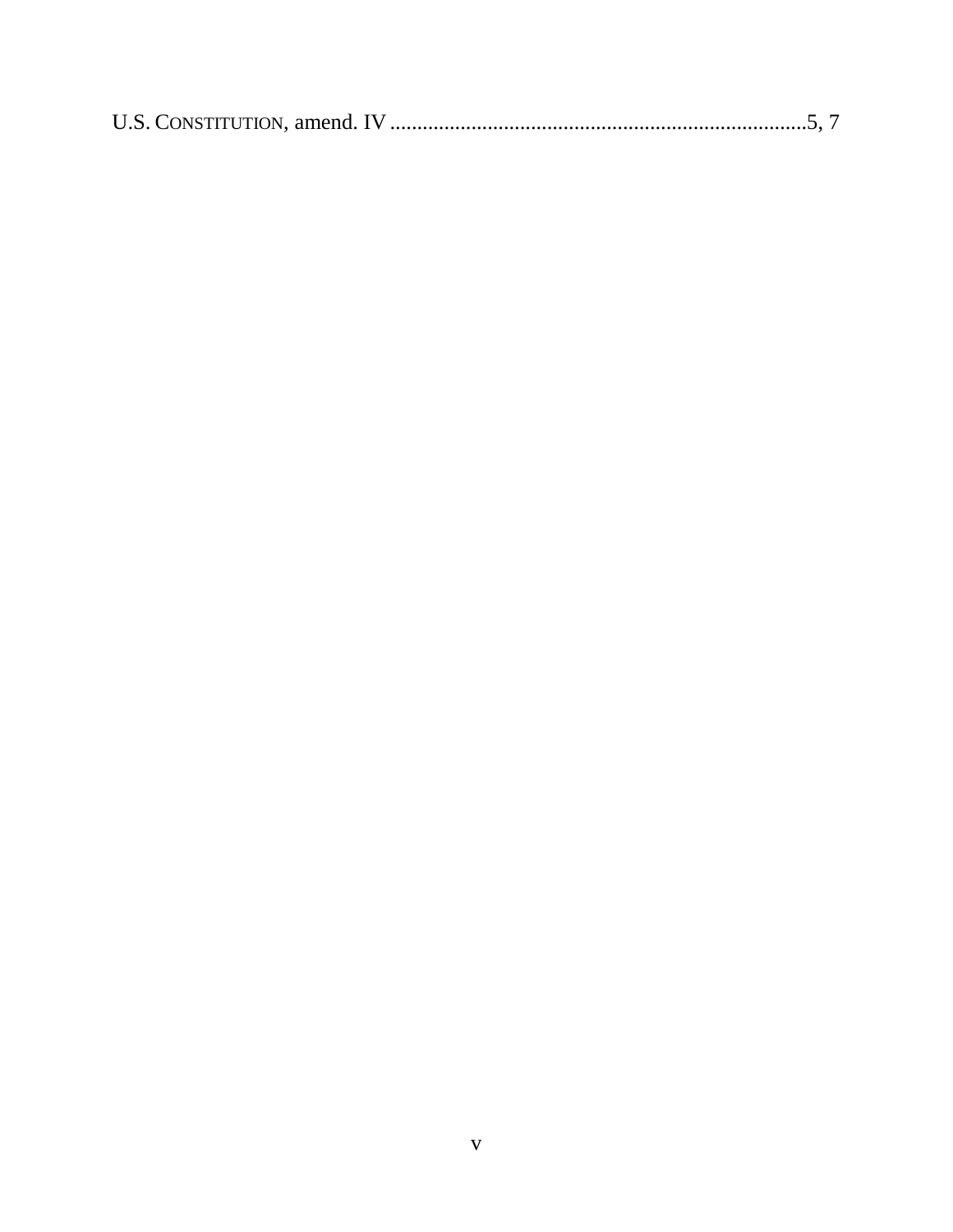## **INTEREST OF** *AMICUS CURIAE<sup>1</sup>*

The Goldwater Institute ("GI") was established in 1988 as a nonpartisan public policy and research foundation dedicated to advancing the principles of limited government, economic freedom, and individual responsibility through litigation, research, policy briefings and advocacy. Through its Scharf–Norton Center for Constitutional Litigation, GI litigates cases and files amicus briefs when its or its clients' objectives are directly implicated.

Among GI's principal goals is defending the vital constitutional principle of private property rights. Protecting responsible homeowners' right to rent their homes is one of GI's top national property rights priorities. GI has successfully litigated or appeared as amicus curaie in important property rights cases, *see, e,g., Goodman v. City of Tucson*, C-20081560 (Pima Cnty. Super. Ct. Aug. 16, 2010); *Aspen 528, LLC v. City of Flagstaff*, 1 CA-CV 11-0512, 2012 WL 6601389 (Ariz. App. 2012); *Town of Florence v. Florence Copper, Inc.*, S1100CV201302511 (Pinal Cnty. Super. Ct. 2014), including challenges to home-sharing bans and regulations in Arizona. *See McDonald v. Town of Jerome*, P1300CV201500853 (Yavapai Cnty. Super. Ct. June 13, 2016); *Sedona Grand, LLC v. City of Sedona*, 270 P.3d 864 (Ariz. App. 2012). GI also inspired the nation's first comprehensive home-sharing law to protect people's rights to share their homes, while allowing government to enforce reasonable rules against nuisances. *See* S.B. 1350 (Ariz. 2016); A.R.S. §§ 9-500.39, 11-269.17. GI attorneys are currently challenging

 $\overline{a}$ 

<sup>1</sup> Counsel for *amici curiae* affirms that no counsel for any party authored this brief in whole or in part and that no person or entity, other than *amici*, their members, or counsel, made a monetary contribution to the preparation or submission of this brief.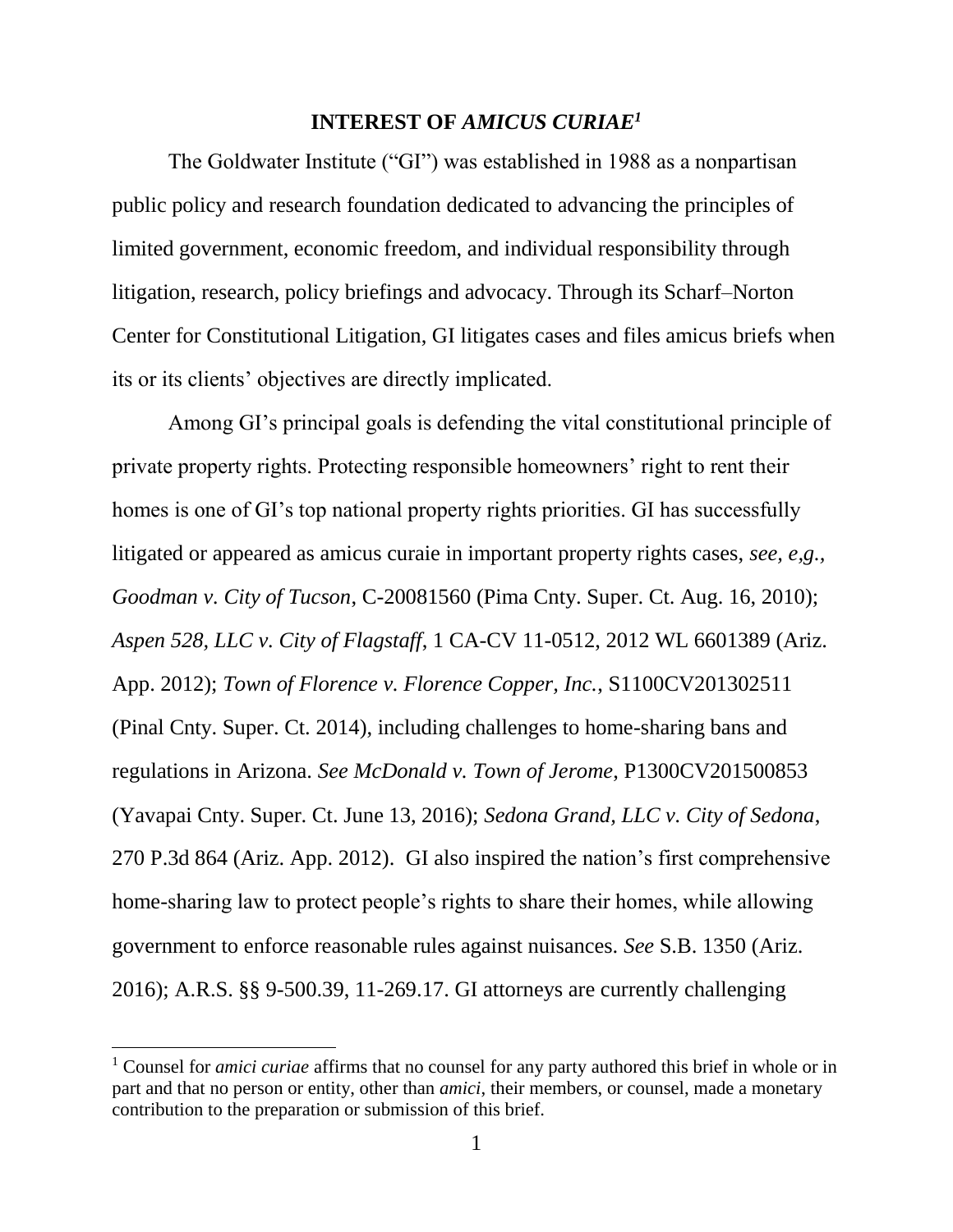Chicago's anti-home-sharing regulations, which involve restrictions similar to the ordinance at issue in this case. *See Mendez v. City of Chicago,* 2016-CH-15489 (Cook Cnty. Cir. Ct., filed Nov. 29, 2016).

GI believes its legal and policy experience with home-sharing and other property rights issues nationwide will benefit this Court in its consideration of the Motions for Summary Judgment.

#### **INTRODUCTION**

"Home-sharing" may sound like a modern invention, but in fact it is a centuries-old American tradition. For generations, people have let visitors stay in their homes, rather than in hotels, sometimes in exchange for money or for doing chores. New immigrants frequently stayed in the homes of more established immigrants. *See, e.g.*, BRIAN MCCOOK, THE BORDERS OF INTEGRATION: POLISH MIGRANTS IN GERMANY AND THE UNITED STATES, 1870–1924 at 31 (2011); DIANA C. VECCHIO, MERCHANTS, MIDWIVES, AND LABORING WOMEN: ITALIAN MIGRANTS IN URBAN AMERICA 68 (2006). During the days of segregation, traveling businessmen or musicians would often spend nights in the homes of local residents because they were excluded from hotels. *See, e.g.*, THOMAS J. HENNESSEY, FROM JAZZ TO SWING: AFRICAN AMERICAN JAZZ MUSICIANS AND THEIR MUSIC, 1890– 1935 at 132 (1994); CARLOTTA WALLS LANIER, A MIGHTY LONG WAY: MY JOURNEY TO JUSTICE AT LITTLE ROCK CENTRAL HIGH SCHOOL 148-50 (2009).

The only difference now is that the practice has become more efficient: the internet has enabled homeowners and travelers to connect better than ever before, and online home-sharing platforms such as Airbnb and HomeAway now help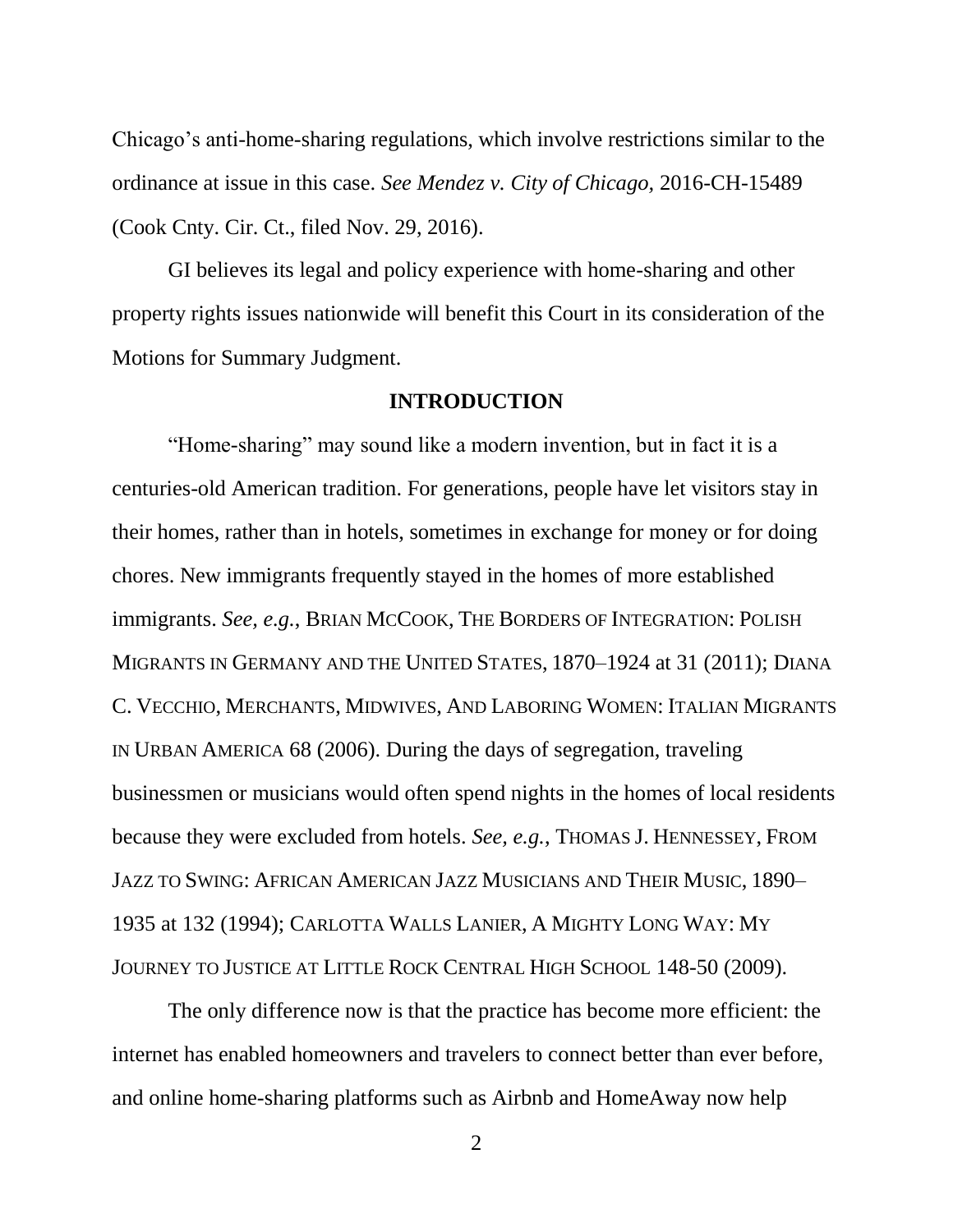millions of homeowners rent rooms or houses to travelers. Home-sharing is not just limited to vacationers. A study by the travel-expense company Concur found that home-sharing bookings by business travelers grew fifty-six-percent in 2016 alone. *Global Business Travel and Spend Report Reveals New Sharing Economy Trends, Business Traveler Behaviors*, SAP Concur (July 18, 2016).<sup>2</sup>

Home-sharing helps homeowners pay their mortgages and other bills and gives entrepreneurs an incentive to buy dilapidated houses and restore them. Most importantly, home-sharing is an important way for property owners to exercise their basic right to choose whether to let someone stay in their home—a right the United States Supreme Court has called "one of the most essential sticks in the bundle of rights that are commonly characterized as property." *Kaiser Aetna v. United States*, 444 U.S. 164, 176 (1979).

Unfortunately, the City of Austin has not welcomed this economic opportunity or respected the rights of property owners, but rather imposed draconian rules that deprive homeowners of some of their most basic constitutional rights. In addition to chipping away at property rights, Austin's anti-home-sharing rules deprive property owners of the rights to due process of law, equal protection under the law, and privacy.

Austin's regulations restrict the number and activity of guests of short-term (but not long-term) rentals, STR Ordinance § 25-2-795(D), (E), (G); subject home-

 $\overline{a}$ 

<sup>2</sup> https://www.concur.com/newsroom/

article/global-business-travel-and-spend-report-reveals-new-sharing-economy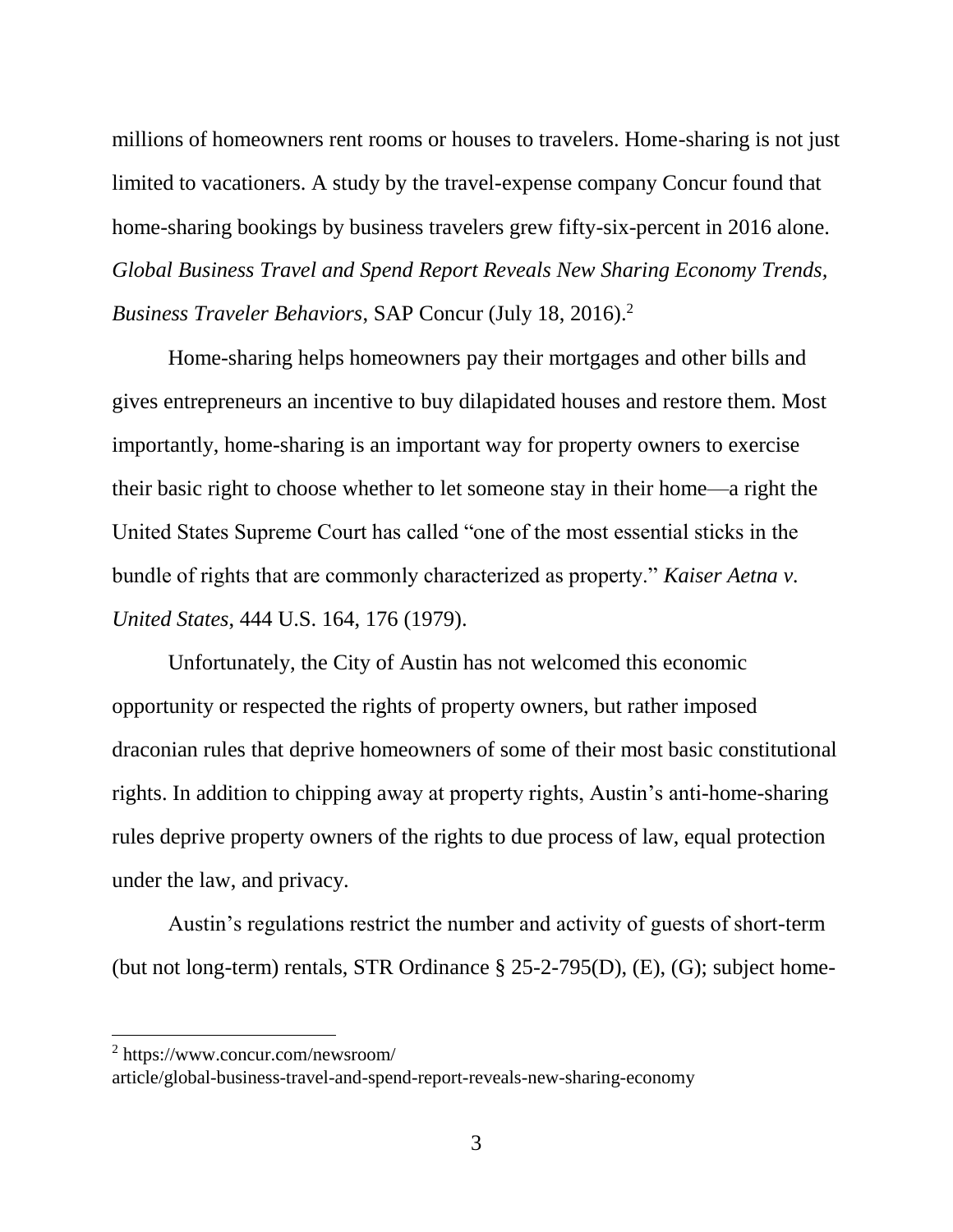sharers to warrantless searches, 2 CR 510-11; and completely ban nonhomesteaded short-term rentals, § 25-2-950. This hurts communities and punishes the responsible majority of property owners, including Plaintiffs, for the *potential* wrongs of a few irresponsible homeowners.

The City does not—indeed, it *cannot*—show how these regulations are related to *actual* nuisance abatement or any other legitimate government purpose. *See* 4 CR: 83, 86, 94-95 (claiming the purpose of the anti-home-sharing regulations is to mitigate public disturbances, but admitting that the regulations do not depend on whether home-sharers have caused an actual disturbance). Instead, it seeks nothing less than *carte blanche* to impose regulations on property owners without justification. But Texas courts require restrictions on property rights to "bear a substantial relationship" to a legitimate government interest, *City of Pharr v. Tippitt*, 616 S.W.2d 173, 177 (Tex. 1981), and do not permit such regulations to be "unreasonably burdensome." *Patel v. Texas Dep't of Licensing & Regulation*, 469 S.W.3d 69, 87 (Tex. 2015).

If the ruling below is left to stand, Texas cities will be able to restrict property rights by merely asserting *without any foundation in fact* that their restrictions on homeowners' rights are related to their stated purpose and not unduly burdensome. That would render Texas's constitutional protections for property rights hollow.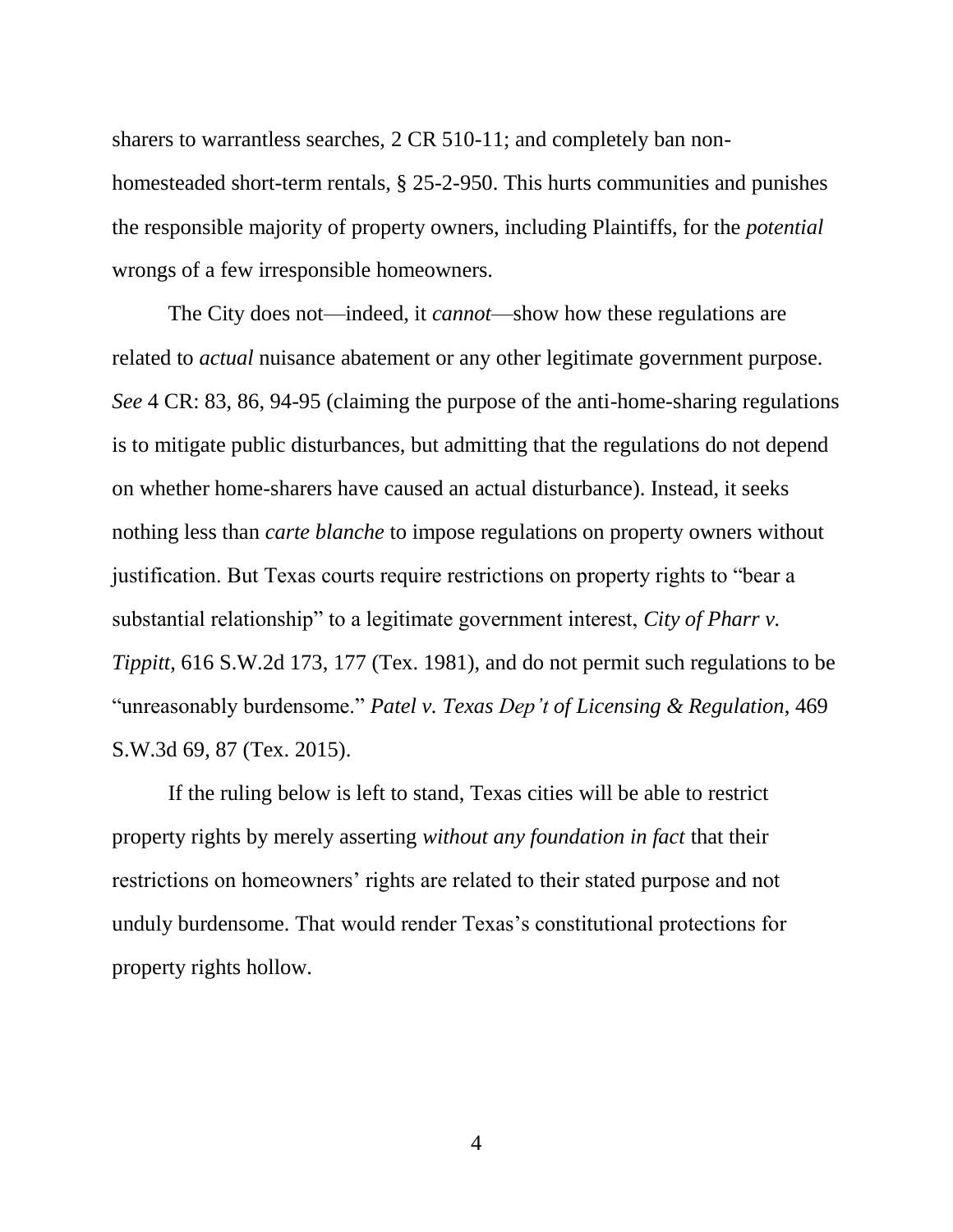#### **ARGUMENT**

## **I. Austin's anti-home-sharing regulations deprive home-sharers of constitutional privacy protections.**

Austin's anti-home-sharing regulations violate constitutional privacy protections by forcing home-sharers to relinquish their constitutional rights against arbitrary searches. It does not require any independent official to find probable cause, or to obtain a warrant before inspecting a private home, and it requires home-sharers to give City officials "free access" to "all buildings, dwelling units, guest rooms, and premises" whenever officials consider such an inspection "reasonable." STR Ordinance § 1301. Worse, since Austin only allows owners to rent out their own primary *residences*, the property subject to search under the ordinance is not business or investment property, but *the owner's own private home*.

The Fourth Amendment to the U.S. Constitution and Article 1, Section 9, of the Texas Constitution protect Texans against unreasonable searches and seizures, *State v. Ibarra*, 953 S.W.2d 242, 244–45 (Tex. Crim. App. 1997), and the Texas Constitution protects the right to privacy. *Bell v. Low Income Women of Tex.*, 95 S.W.3d 253, 264 (Tex. 2002) (recognizing "that the Texas Constitution protects personal privacy from unreasonable governmental intrusions and unwarranted interference with personal autonomy"). Forcing homeowners to waive these rights in exchange for permission to allow overnight guests in their homes violates essential privacy rights. Austin may not deprive homeowners and their guests of their constitutionally protected privacy rights simply because they offer their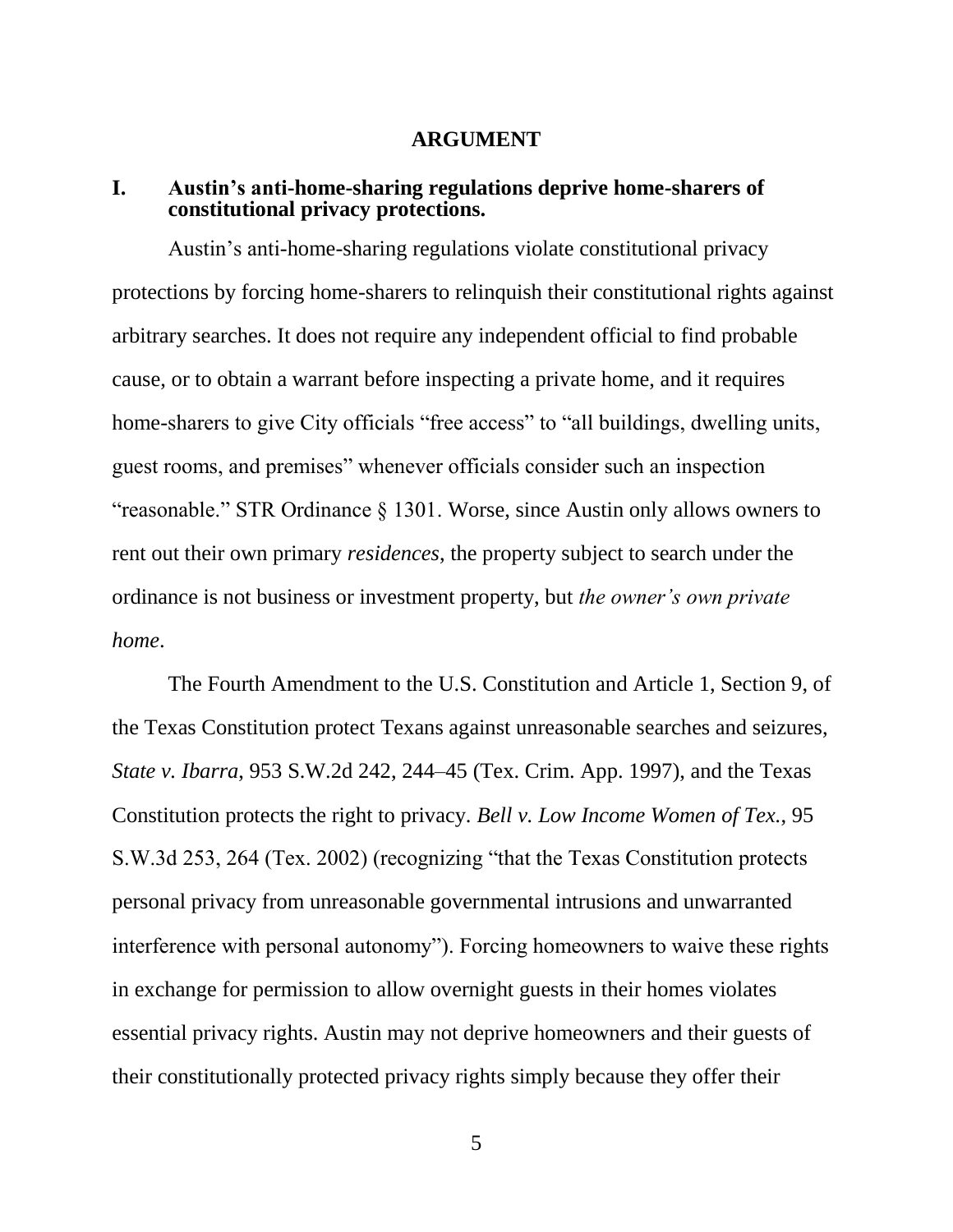homes for rent, nor may it force business or homeowners to give up their right to be free from unwarranted searches as a condition of using their property. *City of L.A. v. Patel*, 135 S. Ct. 2443, 2451–52 (2015); *Black v. Village of Park Forest*, 20 F. Supp. 2d 1218, 1220 (N.D. Ill. 1998); *Marshall v. Barlow's, Inc.*, 436 U.S. 307, 311–12 (1978).

Indeed, the U.S. Supreme Court has held that government cannot impose "unconstitutional conditions" on people who seek permits, licenses, or government benefits. *See, e.g.*, *Koontz v. St. Johns River Water Mgmt. Dist.*, 133 S. Ct. 2586, 2594 (2013); *Nollan v. California Coastal Comm'n,* 483 U.S. 825, 837 (1987); *Black*, 20 F. Supp. 2d at 1220. This rule "functions to insure that the Government may not indirectly accomplish a restriction on constitutional rights which it is powerless to decree directly." *Louisiana Pac. Corp. v. Beazer Materials & Servs., Inc.*, 842 F. Supp. 1243, 1248 (E.D. Cal. 1994).

Yet Austin's anti-home-sharing regulations do just that: they force people to give up their constitutional rights to be free from warrantless searches in exchange for being allowed to share their homes with overnight guests. And the potential for abuse is heightened in the home-sharing context, where the "permission" at issue is the bedrock principle that property owners have the right to decide whether or not to let others stay in their homes. *Minnesota v. Carter,* 525 U.S. 83, 107 (1998) (Ginsburg, J., dissenting) ("Our decisions indicate that people have a reasonable expectation of privacy in their homes in part because they have the prerogative to exclude others.").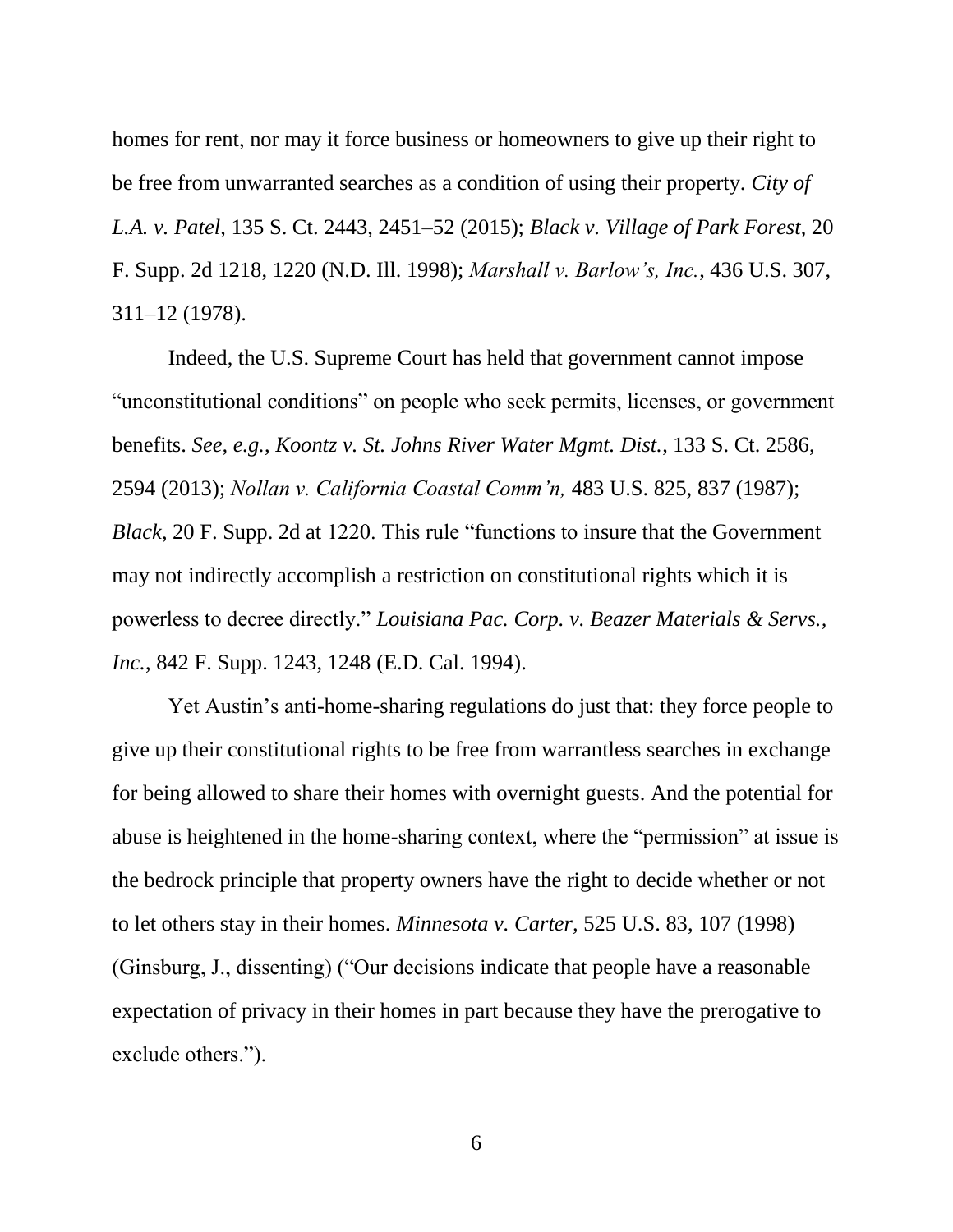Under the Fourth Amendment to the U.S. Constitution and Article I, Section 9 of the Texas Constitution, "[a] search of [their] private houses is presumptively unreasonable"—and unconstitutional—"if conducted without a warrant." *See v. City of Seattle*, 387 U.S. 541, 543 (1967); *see also Patel*, 135 S. Ct. at 2452 ("[S]earches conducted outside the judicial process, without prior approval by [a] judge or [a] magistrate [judge], are *per se* unreasonable … subject only to a few specifically established and well-delineated exceptions." (citation and quotation marks omitted)). These protections do not just extend to homeowners. The U.S. Supreme Court has held that even a guest can have "a legally sufficient interest" in privacy "in a place other than his own home," such "that the Fourth Amendment protects him from unreasonable governmental intrusion into that place." *Minnesota v. Olson*, 495 U.S. 91, 97–98 (1990) (citations omitted). Indeed, the Supreme Court has categorically held that Fourth Amendment protections extend to guests in hotels. *Hoffa v. United States*, 385 U.S. 293, 301 (1966). Yet Austin's ordinance forces *homeowners* into the classic unconstitutional-conditions position of having to give up these traditional privacy protections in exchange for being allowed to exercise their other constitutional rights—their fundamental right to decide whether to allow overnight guests to stay in their home.

Nor is the ordinance saved simply because it states that the purpose of the searches is for "making inspections." In *Marshall*, 436 U.S. 307, the Supreme Court struck down a provision of the Occupational Health and Safety Act that gave inspectors similarly "unbridled discretion" to decide "when to search and whom to search" for potential violations of the Act. *Id.* at 323. However important it may be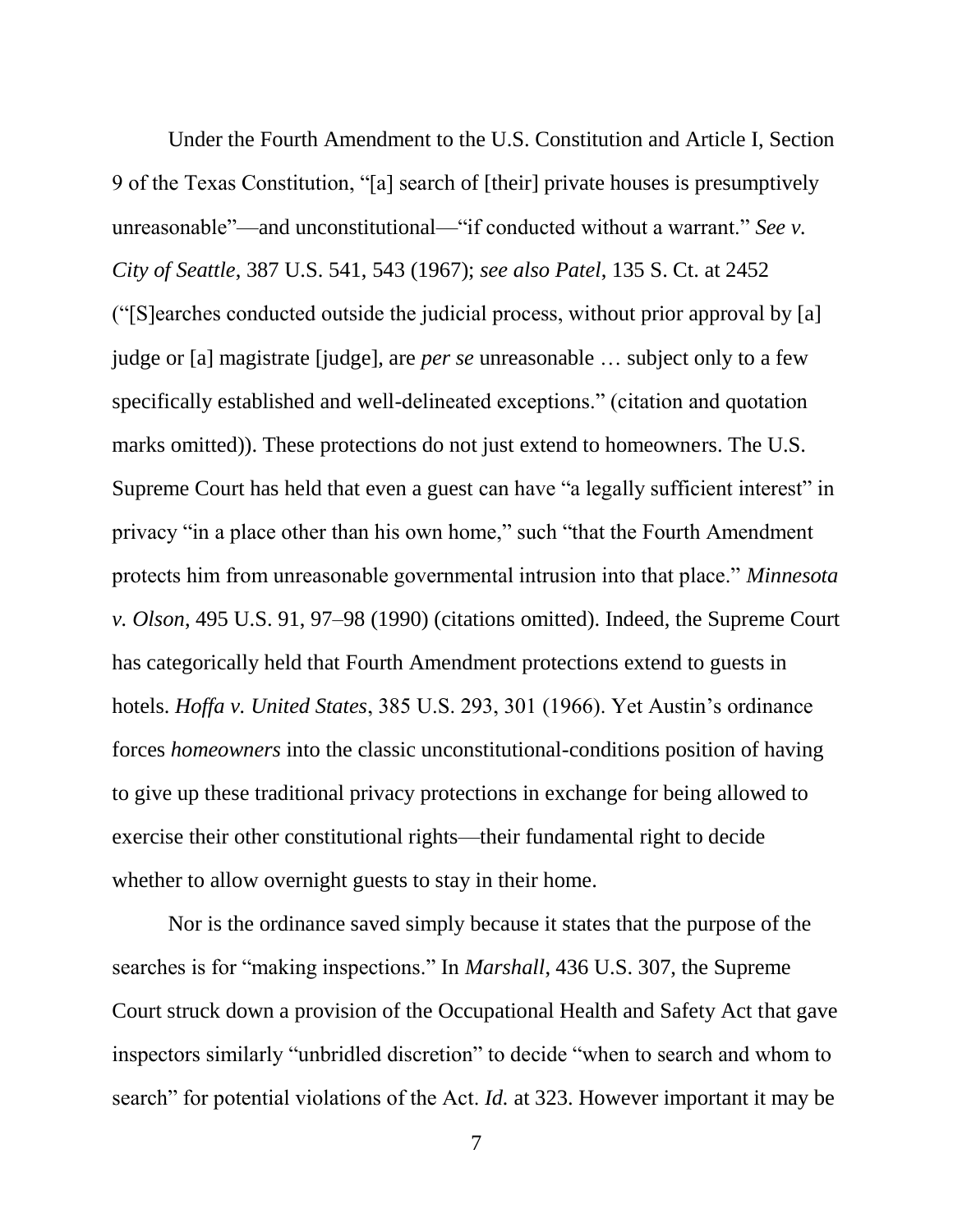for enforcement officers to seek evidence of potential violations, the Constitution did not allow government officers to exercise unbridled discretion to determine, on the fly, whether to search a property. "'The businessman, *like the occupant of a residence*, has a constitutional right to go about his business free from unreasonable official entries upon his private commercial property,'" the Court held. *Id.* at 312 (*quoting See*, 387 U.S. at 543) (emphasis added). That right would be worthless "'if the decision to enter and inspect for violation of regulatory laws can be made and enforced by the inspector in the field without official authority evidenced by a warrant.'" *Id.* 

A warrant or other equivalent form of pre-approval by an independent magistrate must be in place to ensure that inspections are reasonable, statutorily authorized, and within the scope of a specific purpose "beyond which limits the inspector is not expected to proceed." *Id.* at 323; *see also Patel*, 135 S. Ct. at 2452– 53 (ordinance authorizing searches of hotel records without a warrant or precompliance review violated Fourth Amendment).

Under these principles, Austin's warrantless search rule is plainly unconstitutional. It does not even afford home-sharers the basic "precompliance review" that *commercial* premises like hotels or business must be provided, let alone the warrant protections that private residences enjoy. The ordinance provides no review, no limits, and no guidelines—indeed, it gives the City "free access" to the *entire* home. STR Ordinance § 1301. It does not require probable cause or reasonable suspicion. It provides none of the assurances or boundaries that would be required for a warrant. It does not even require code enforcement officials to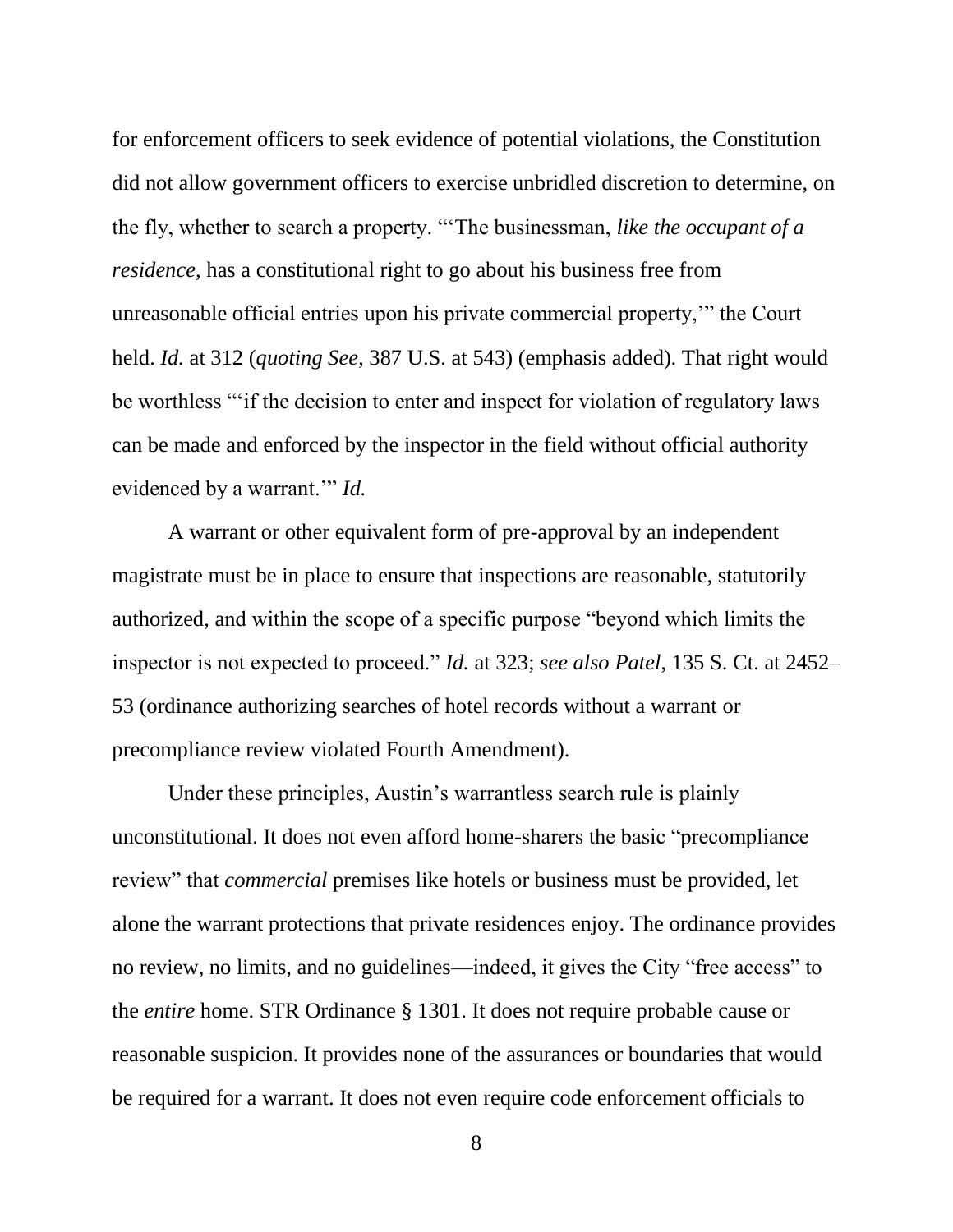state any particular reason for conducting a search. While "broad statutory safeguards are no substitute for individualized review" of a warrant application by a judge, *Camara v. Municipal Ct. of S.F.*, 387 U.S. 523, 533 (1967), Austin's ordinance fails to provide even those minimal protections for citizens' rights. In short, it "leave<sup>[s]</sup> the occupant subject to the discretion of the official in the field," *id.* at 532, which is precisely what *Marshall* found unconstitutional. *Cf.* 436 U.S. at 323.

It is true that there is an "administrative search" exception to the usual Fourth Amendment rules in "certain carefully defined classes of cases" in which an industry is so closely regulated by the government "that no reasonable expectation of privacy" applies. *Camara*, 387 U.S. at 529. But the Court has categorically held that the hotel industry is not one of them, *id.*, and certainly a private *home* cannot be. Moreover, even if the "administrative search" exception did apply, business owners still have the right to be free from inspections made without the equivalent of a warrant. *Marshall*, 436 U.S. at 323–24. *Some* form of prior approval by an independent magistrate is constitutionally required even for regulatory compliance inspections, because they "provide assurances from a neutral officer that the inspection is reasonable under the Constitution, is authorized by statute, and is pursuant to an administrative plan containing specific neutral criteria" and because such procedures "advise the owner of the scope and objects of the search, beyond which limits the inspector is not expected to proceed." *Id.*; *see also Feller v. Township of W. Bloomfield*, 767 F. Supp. 2d 769 (E.D. Mich. 2011) (zoning inspectors violated Fourth Amendment by entering homeowner's backyard without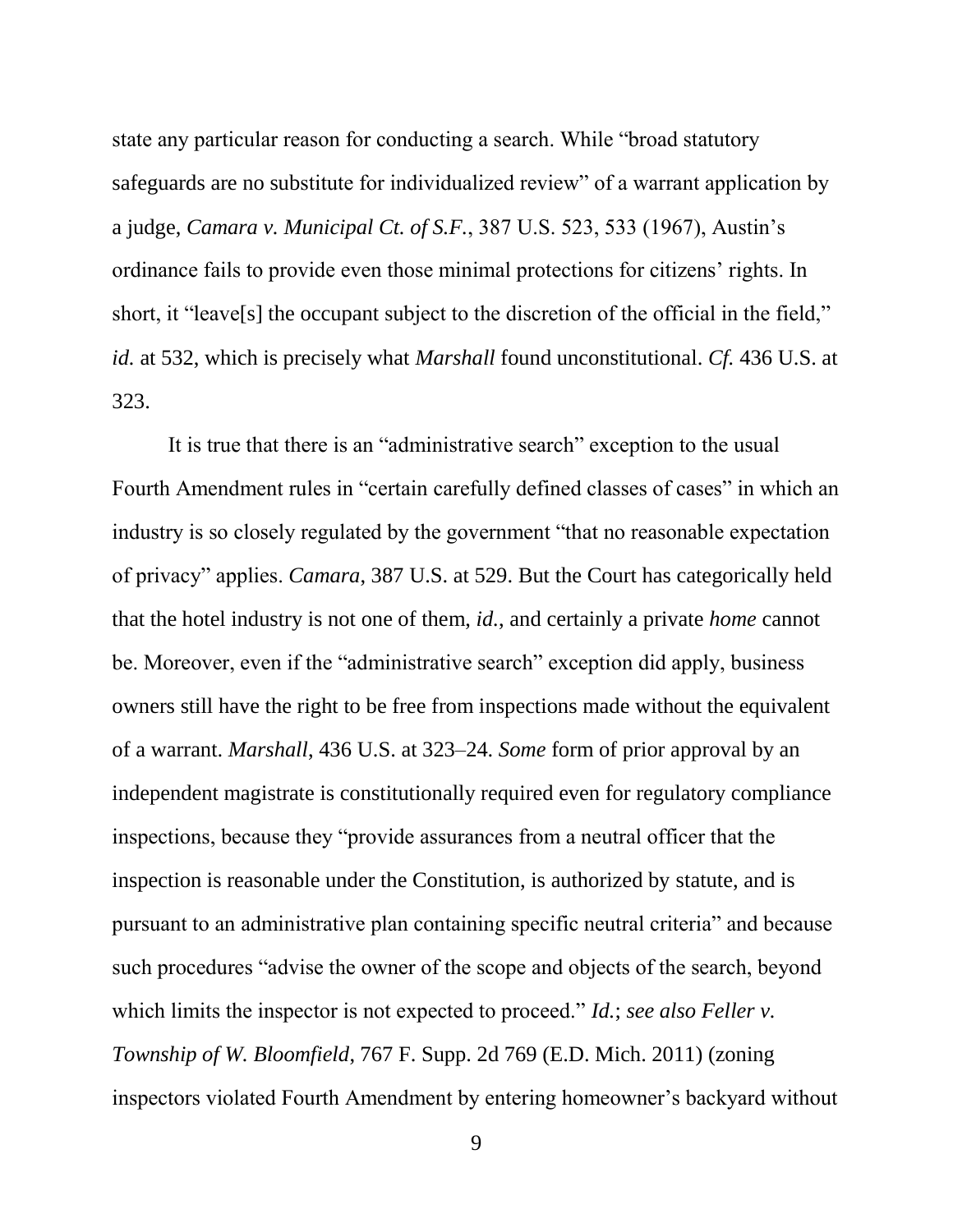a warrant to investigate a claimed violation of a stop work order). The Austin ordinance provides no such protection. It is therefore unconstitutional.

## **II. Austin's anti-home-sharing regulations violate due course of law because they are not tied to nuisance abatement.**

Because Austin's anti-home-sharing regulations do not "bear a substantial relationship" to addressing or preventing actual nuisances, they violate Plaintiffs' due course of law rights. *Tippitt*, 616 S.W.2d at 177. Austin attempts to justify its restrictions on the theory that home-sharing disrupts neighborhoods and causes noise or traffic, even though *the City's own studies* prove otherwise. Appellants' Br. 4-10. But even if home-sharing was causing disruptions, the City's restrictions are not tailored to thwart nuisances. The ordinance subjects home-sharers to warrantless searches, STR Ordinance § 1301, *regardless* of whether the City has received any complaints about guests and regardless of whether the home is actually being rented out at the time. It prohibits a person from offering her home as a short-term rental at all if the home is not the homeowner's primary residence, § 25-2-950, *regardless* of whether the homeowner is on-site during the rental or whether the guests are causing any disruptions. And it restricts the number of people who can be outside and inside the home, § 25-2-795(E), (G), and imposes a 10pm bedtime on guests, § 25-2-795(D), *regardless* of whether those people are being noisy. Thus, the City's anti-home-sharing regulations bear no rational relationship to their stated purpose—or to any legitimate governmental purpose.

This resembles a recent case in Sedona, Arizona, in which a state court barred the City from using similar excuses to justify anti-home-sharing rules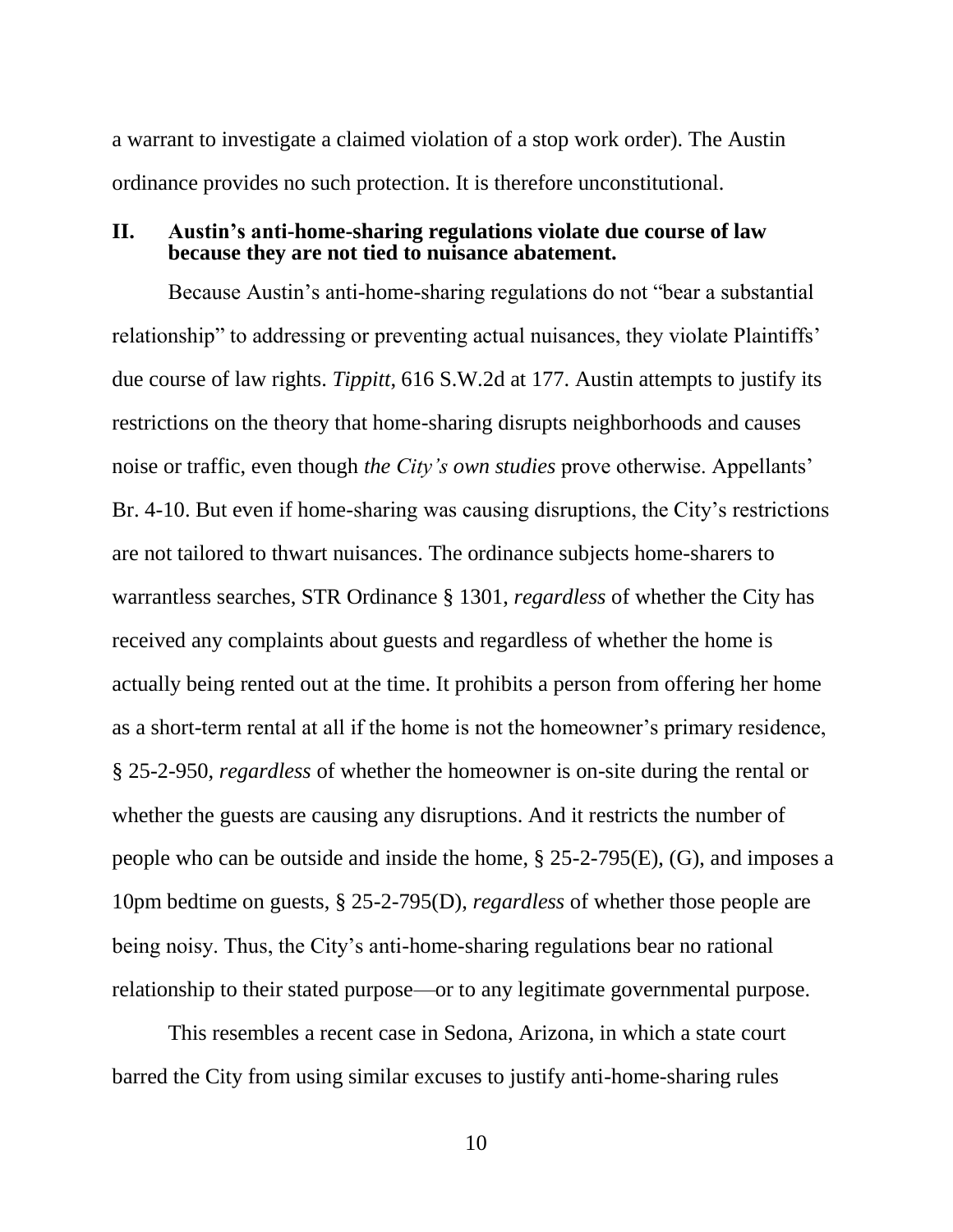because the regulations were not tied to the City's purported health and safety objective. Arizona law requires cities to compensate property owners for unduly burdensome regulations, but exempts land-use rules from the compensation requirement if they protect public safety and health. A.R.S. § 12-1134(B)(1). Sedona officials therefore claimed that their ban on home-sharing protected public safety. But, like Texas's Due Course of Law Clause, which requires courts to "consider the entire record, including evidence offered by the parties" when determining whether a law aims to mitigate harm to the public, *Patel*, 469 S.W.3d at 87, Arizona law requires realistic judicial review when officials assert the public safety exception. As the Arizona Court of Appeals recognized, "the nexus between prohibition of short-term occupancy and public health is not self-evident." *Sedona Grand*, 270 P.3d at 870 ¶ 26. Thus the government must have some actual evidence of a harm to the public to justify restricting the rights of property owners. But despite Sedona's vague references to "the peace, safety and general welfare of the residents," the evidence did not show that Sedona's anti-home-sharing ordinance prevented any real public dangers. *Id.* at 869 ¶ 23. Instead, the evidence showed that the City sought to ban home-sharing based simply on the complaints of neighbors—which was "entirely distinct" from protecting public health and safety. *Id.* at 870 ¶ 26.

The complaints Sedona officials had received did not relate to any specific public harm, but only to general grievances about home-sharing and a desire to maintain "a quiet, friendly, family" neighborhood—not to protect public safety. Def.'s Statement of Facts at 2 ¶ 5, Ex. B, *Sedona Grand, LLC v. City of Sedona*,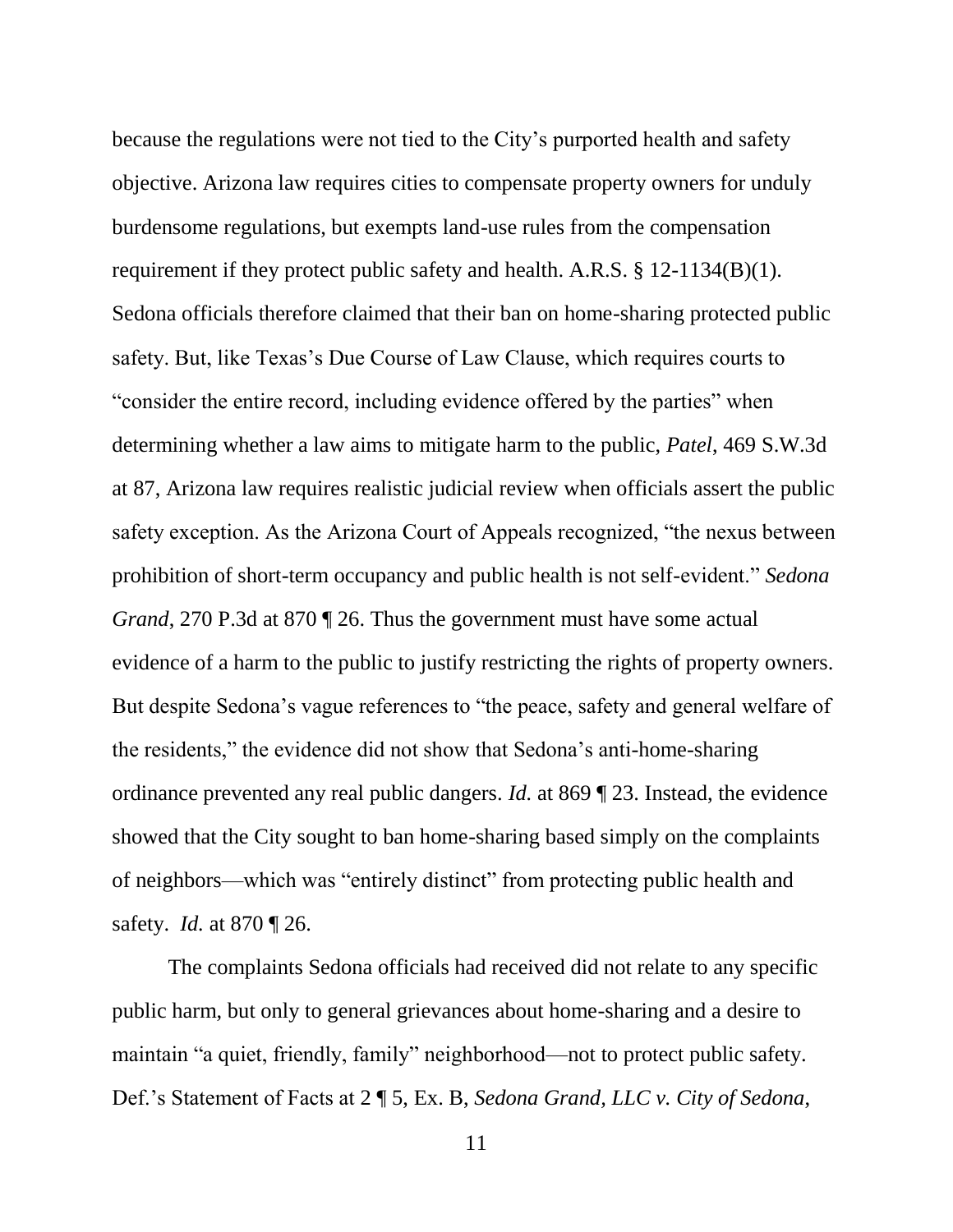No. V1300CV82008-0129 (Yavapai Cnty. Super. Ct., Sept. 4, 2014). Without actual evidence that home-sharing threatened public health and safety, the court refused to blindly defer to the City's claim that its ban was justified. Under Advisement Ruling on Motions for Partial Summary Judgment, at 5–6, *id.* (Feb. 24, 2015).

The same reasoning applies here. The evidence does not show that homesharing causes any more disruptions than other residential uses do, and the City, which has not even cited any non-homesteaded short-term rentals in the past five years, Appellants' Br. 39 n.134, relies entirely on broad, unsubstantiated, NIMBYstyle public comments to support its claim that its regulations are needed. *Id.*

Like almost every city in Texas, Austin already has the tools to address genuine nuisances such as noise or traffic problems, without violating homeowners' constitutional rights. City ordinances already forbid such disruptions of public order. The City should be using traditional tools to address noise, traffic problems, and other nuisances that may arise in a minority of home-sharing cases. It has a 911 system, 311 system, code-enforcement officers, and an entire police force at its disposal. It should not punish innocent homeowners for the improper behavior of a few bad apples. After all, cities do not outlaw all backyard barbecues just because some get noisy, or prohibit all birthday parties or baby showers because guests sometimes take up parking spots on the street. Instead, they rely on existing rules that limit noise, enforce parking restrictions, and proscribe other nuisances.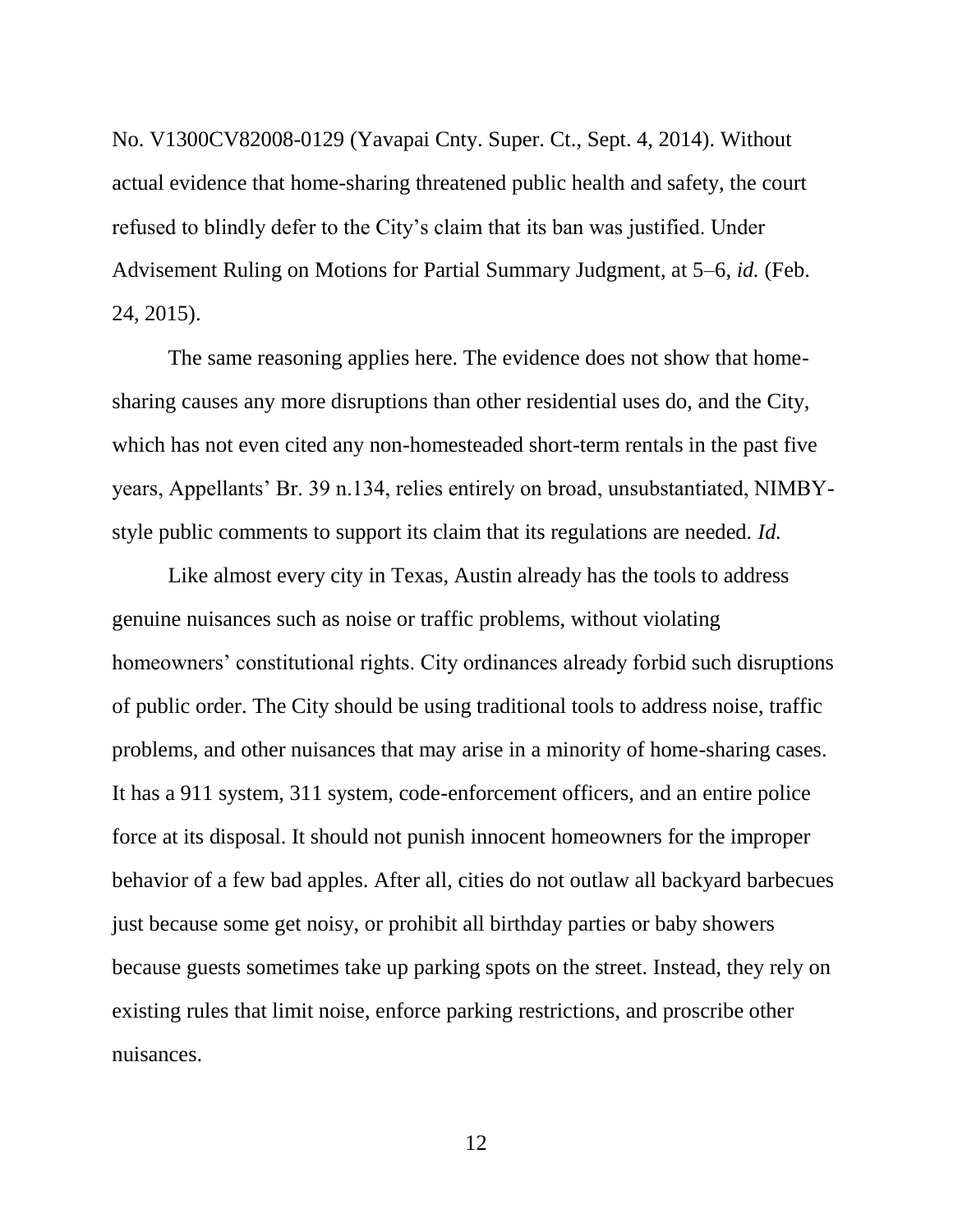Additionally, home-sharing platforms *themselves* provide resources to help neighbors deal with disruptive rental guests. For example, Airbnb opened an online hotline that allows neighbors—anonymously if they prefer—to file complaints about noisy guests, parking violations, and more. *See Airbnb Neighbors—Contact*  Us, AIRBNB.<sup>3</sup>

In fact, diverting valuable public resources to policing all home-sharing, instead of enforcing existing anti-nuisance laws, is likely to make things worse by fostering "underground" rentals and creating an atmosphere of snooping and suspicion. That was one reason why police in Nashville, Tennessee, recently announced that they did not want to enforce that city's anti-home-sharing restrictions: "police officers," they declared, "have plenty on their plates answering calls for service and proactively working to deter criminal activity." Eric Boehm, *Nashville Cops Don't Want to Enforce Airbnb Regulations Because They'd Rather Focus on Stopping Actual Crime,* Reason.com, Sep. 27, 2016.<sup>4</sup>

In 2015, San Francisco voters rejected a ballot initiative that would have restricted short-term rentals, in part because it threatened to turn neighbors into spies watching over each other's back fences to ensure that the guests are just friends rather than Airbnb customers. Mollie Reilly, *San Francisco Votes Down Tough Airbnb Regulations*, Huffington Post (Nov. 4, 2015).<sup>5</sup> The following year,

 $\overline{a}$ 

<sup>3</sup> https://www.airbnb.com/neighbors

<sup>&</sup>lt;sup>4</sup> [http://reason.com/blog/2016/09/27/nashville-cops-wont-enforce-airbnb-regul.](http://reason.com/blog/2016/09/27/nashville-cops-wont-enforce-airbnb-regul) A Tennessee state court later held the Nashville ordinance invalid. Joyce Hanson, *Nashville Airbnb Ordinance is Unconstitutional, Judge Says,* LAW360.COM, Oct. 25, 2016,

https://www.law360.com/articles/855286/nashville-airbnb-ordinance-is-unconstitutional-judgesays.

<sup>5</sup> [http://www.huffingtonpost.com/entry/airbnb-san-francisco-](http://www.huffingtonpost.com/entry/airbnb-san-francisco-vote_us_5637d49ae4b027f9b969ac7c)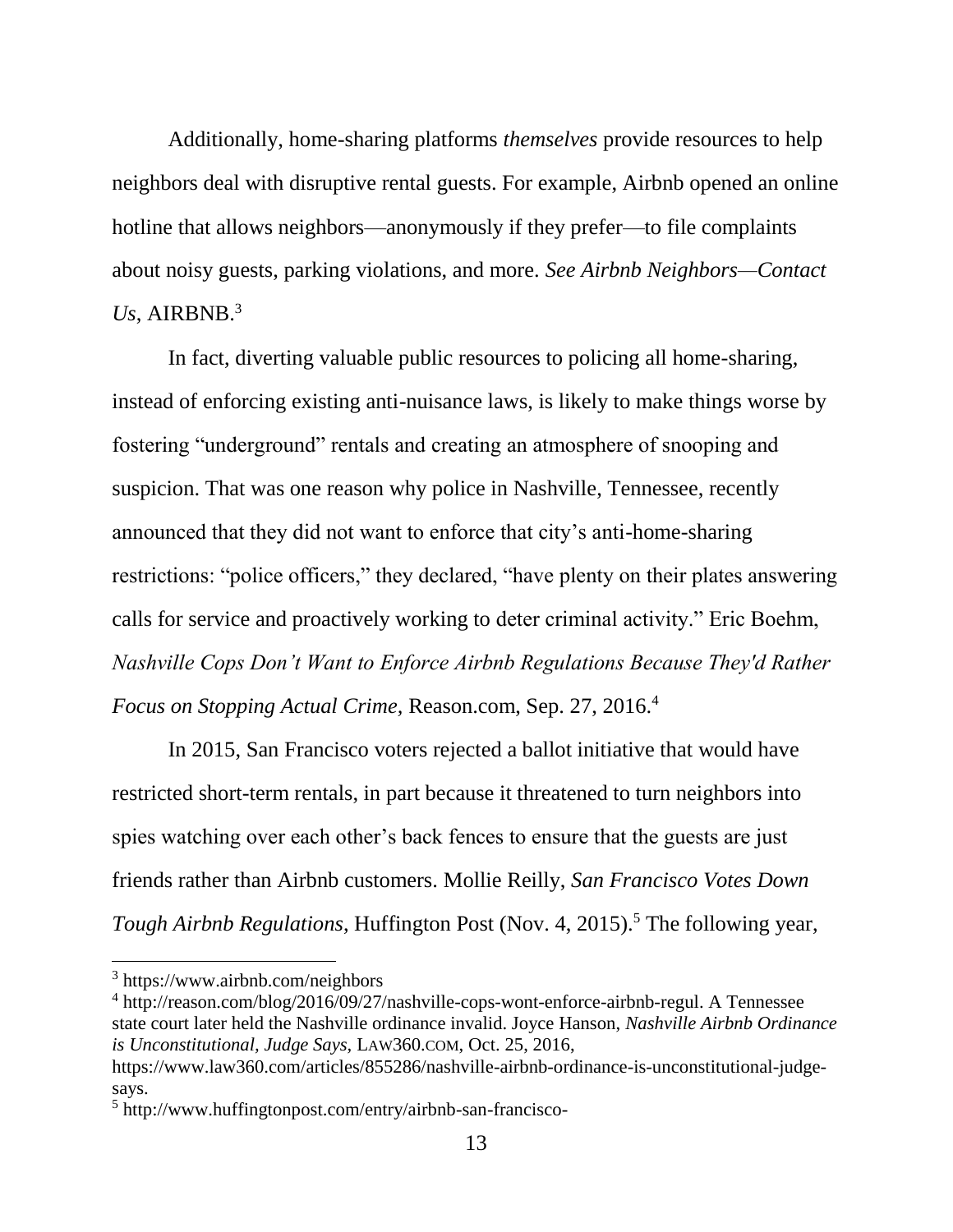San Francisco Mayor Ed Lee vetoed an ordinance that would have capped homesharing at sixty days a year, because it "risk[ed] driving even more people to illegal rent units." Mollie Reilly, *San Francisco Mayor Rejects Tough Restrictions on Airbnb,* Huffington Post (Dec. 9, 2016)<sup>6</sup>

The additional reasons the City cites for anti-home-sharing restrictions protecting the hotel industry and keeping visitors away—are equally offensive from a due course of law standpoint. First, protecting hotels from competition<sup>7</sup> is not a legitimate purpose of government. *See Patel,* 469 S.W.3d at 122 (Willett, J., concurring) ("Naked economic protectionism" is not a "constitutionally permissible end[]."); *St. Joseph Abbey v. Castille*, 712 F.3d 215, 222–23 (5th Cir. 2013) (same). If it were, Austin should also prohibit homeowners from allowing friends or relatives to spend the night for free, or from hosting dinner parties in their homes, to avoid diverting business from Holiday Inn or Applebee's.

Additionally, the desires of locals to keep visitors away is not a proper reason for Austin to limit homeowners' property rights.<sup>8</sup> Indeed, local officials have often improperly used this excuse to justify targeting politically unpopular groups or individuals. *See, e.g., City of Cleburne, Tex. v. Cleburne Living Ctr.*, 473 U.S. 432, 446–47 (1985); *Moore v. City of East Cleveland, Ohio*, 431 U.S. 494, 502 (1977); *U.S. Dep't of Agric. v. Moreno*, 413 U.S. 528, 534 (1973); *Buchanan v. Warley*, 245 U.S. 60, 80–81 (1917). The U.S. Constitution was designed to

6 https://www.huffingtonpost.com/entry/san-francisco-airbnbregulations\_us\_584af753e4b04c8e2bafabbc

 $\overline{\phantom{a}}$ 

[vote\\_us\\_5637d49ae4b027f9b969ac7c](http://www.huffingtonpost.com/entry/airbnb-san-francisco-vote_us_5637d49ae4b027f9b969ac7c)

 $7$  4 CR: 23.

 $84$  CR: 25.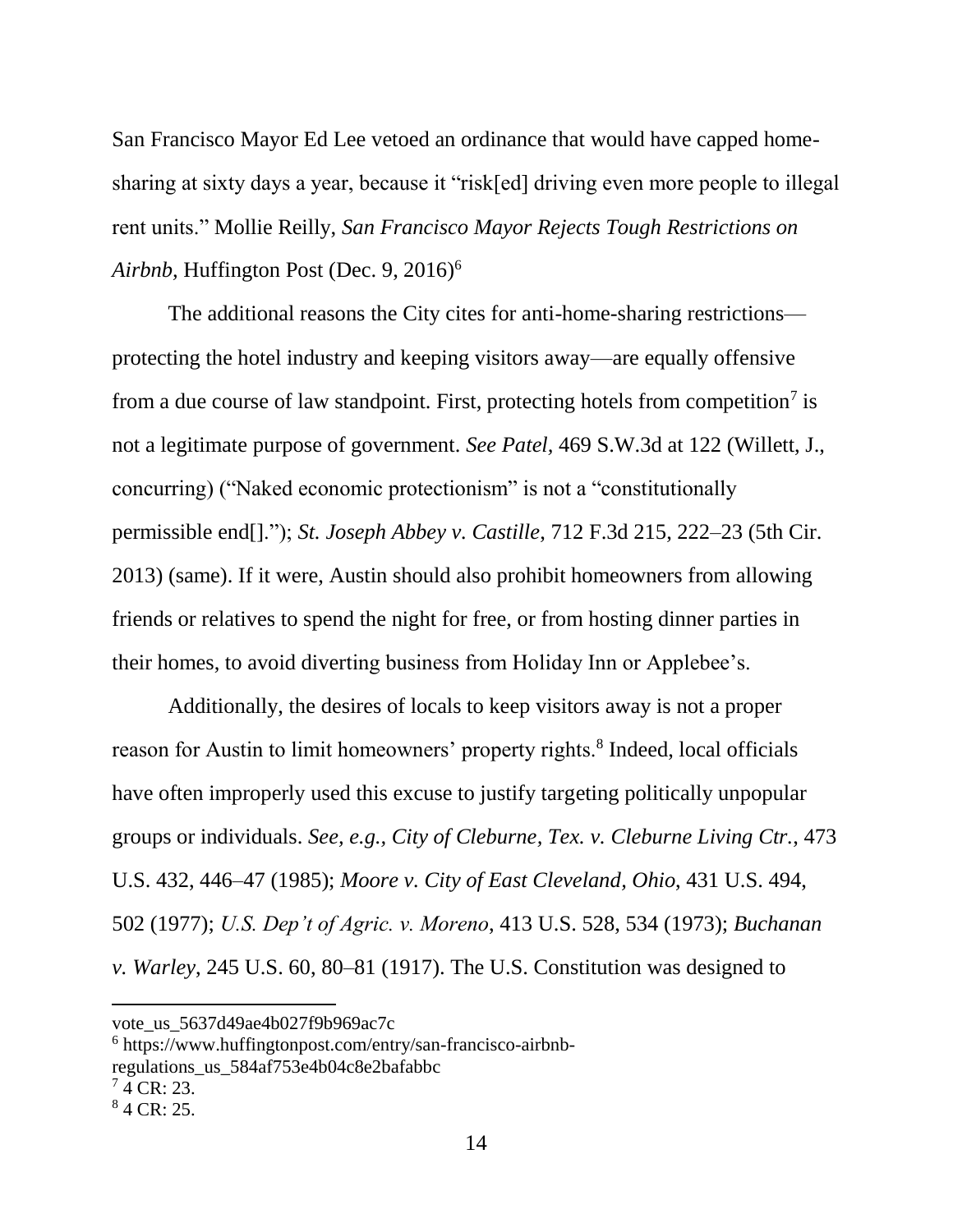"withdraw certain subjects from the vicissitudes of political controversy," so that special interests could not hijack government to undermine others' liberties. *West Va. State Bd. of Educ. v. Barnette*, 319 U.S. 624, 638 (1943). "One's right to life, liberty, and *property*, to free speech, a free press, freedom of worship and assembly, and other fundamental rights may not be submitted to vote; they depend on the outcome of no elections." *Id.* (emphasis added). When local officials decide what a neighborhood should "look like," they frequently—sometimes unconsciously—decide it should look like *them*, and not like a disfavored minority group. *See, e.g.*, *Texas Dep't of Hous. & Cmty. Affairs v. Inclusive Cmtys. Project, Inc.*, 135 S. Ct. 2507, 2522 (2015).

Tailoring rules to legitimate government public health and safety concerns is necessary to protect homeowners' property rights as well as ensure that government is not using regulation as a façade to achieve an inappropriate end. Austin's extreme regulations fail this test at every turn, while ignoring existing nuisance laws that would allow the City to achieve its stated goals without damaging property rights.

## **III. Austin's anti-home-sharing regulations deny home-sharers equal protection because they arbitrarily treat short-term rentals differently from long-term rentals.**

Austin's anti-home-sharing ordinance discriminates unfairly against one class of homeowners—those who offer their homes as short-term rentals—without a legitimate justification for doing so.

When determining whether a shared housing arrangement is consistent with local residential or family zoning, state supreme courts have considered *how a*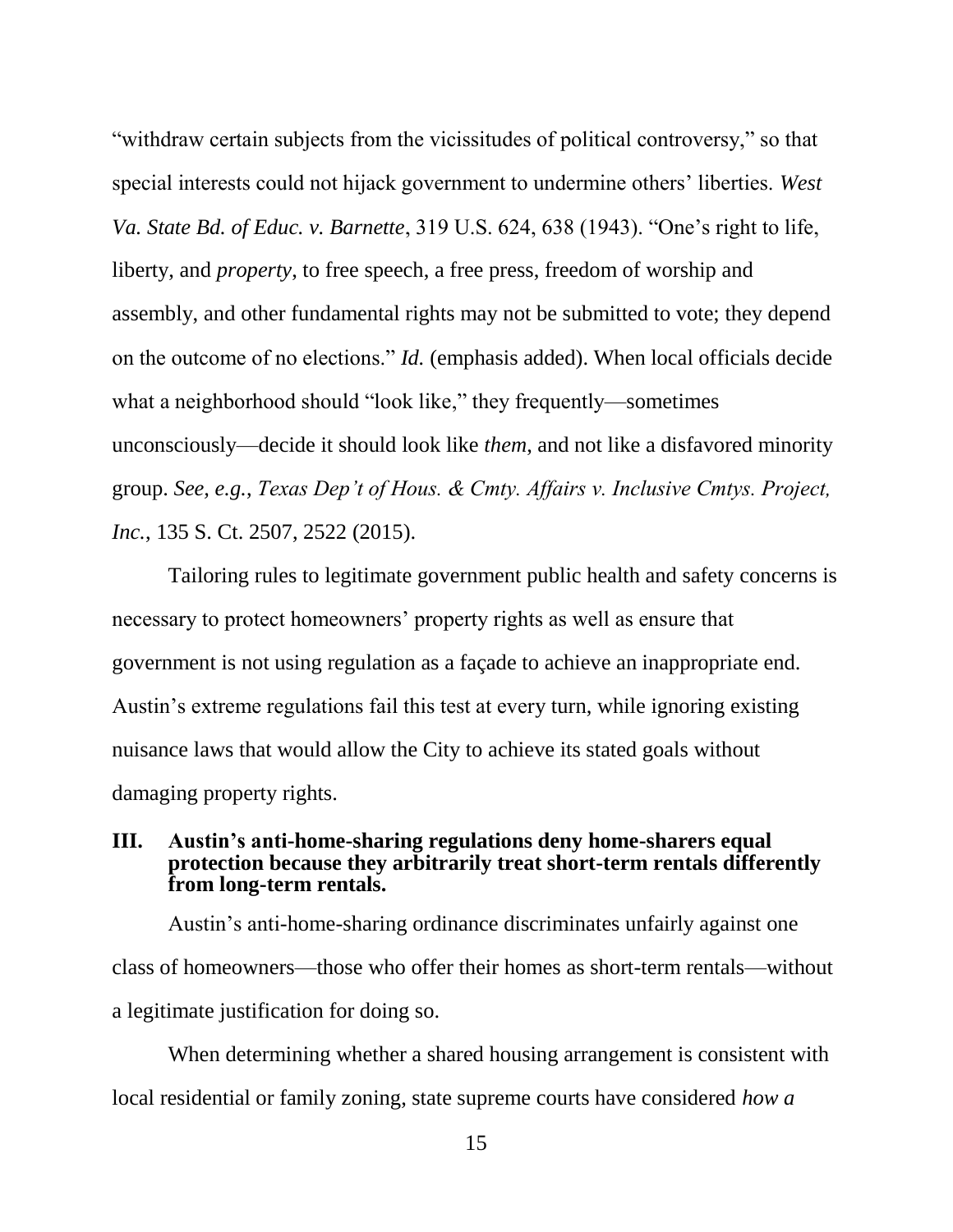*home is being used* rather than the duration or characteristics of the transaction. For example, the Pennsylvania Supreme Court found that a group of elderly residents who lived together, shared kitchen facilities, and paid dues to participate qualified as a single family residence. *In re Miller*, 515 A.2d 904, 909 (Pa. 1986). The court held that, in determining whether a rental is consistent with the local zoning scheme, "the focus … should be directed to the *quality* of the relationship during the period of residency rather than its *duration*." *Id.* at 909 (emphasis added). It also rejected the idea that a contract to pay dues substantively altered the living arrangement into a commercial transaction. *Id.* at 907. Requiring local governments to treat home-sharing the same as other residential occupancies, without regard for the duration of the rental, protects homeowners against unclear rules and arbitrary enforcement.

## **IV. Austin's anti-home-sharing regulations deny home-sharers equal protection because they treat non-homesteaded properties differently from primary residences.**

Austin's anti-home-sharing ordinance also limits who may rent a home based on where a property owner resides: it prohibits homeowners of nonhomestead properties (homes that are not a homeowner's primary residence) from offering their homes as short-term rentals, and phases out existing licenses for such homeowners after April 1, 2022. STR Ordinance § 25-2-950. But there is no reason to believe that the guests of non-homesteaded properties pose a greater threat to the public's health, safety, or welfare than guests who rent a homeowner's primary residence. Prohibiting an Austin home-owner—or a person from another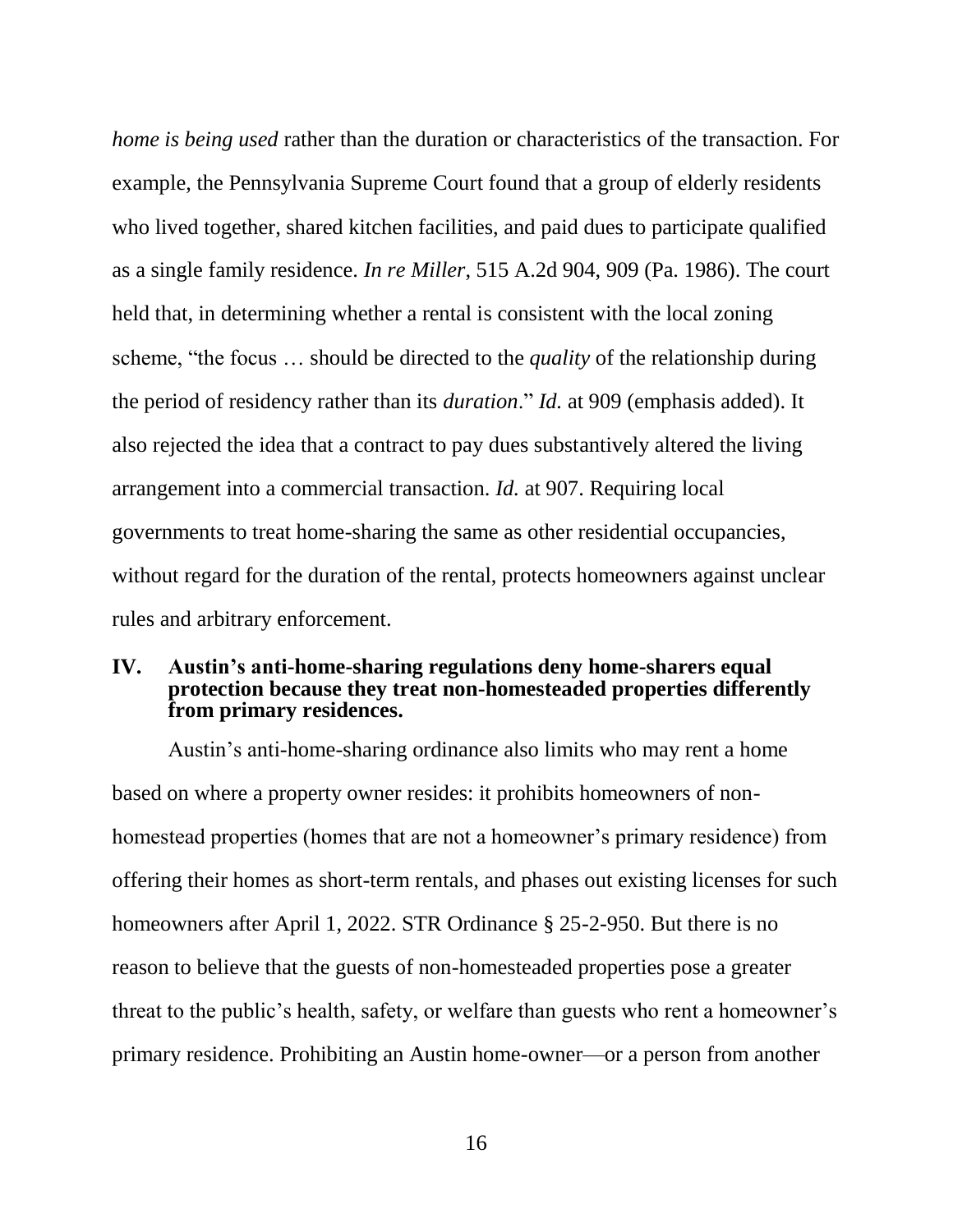city or state who owns a home in Austin—from renting out that home, simply because it is not his primary residence, is unconstitutional.

Restricting home-sharing to owners' primary residences does nothing to protect people against any danger that home-sharing might cause because the City's rules do not require home-owners to be *present* when renting out a home. They do not ensure that home-sharers will monitor guests to prevent noise or other disturbances. A regulation actually directed toward protecting the public's health, safety, or welfare would address *how* homes are used—*i.e.*, it would be directed at ensuring that actions taken by home-sharing guests do not harm others or create nuisances by limiting noise, enforcing parking restrictions, etc. Indeed, the City already has such ordinances at its disposal. Given Austin's long history of hosting college students, music and film festivals, and other gatherings, surely the City knows how to curb unruly behavior without resorting to draconian restrictions on property rights.

#### **CONCLUSION**

Local control is not an end in itself. It is a tool that allows communities to come together and make decisions, such as how to deal with nuisances, within the proper scope of government power. Local control should never be used as a weapon against individual rights. Because Austin's ordinance deprives people of the right to privacy, to assemble together in groups, to keep the fruits of their labor, and to provide for their future and that of their families, this Court should reverse the decision below.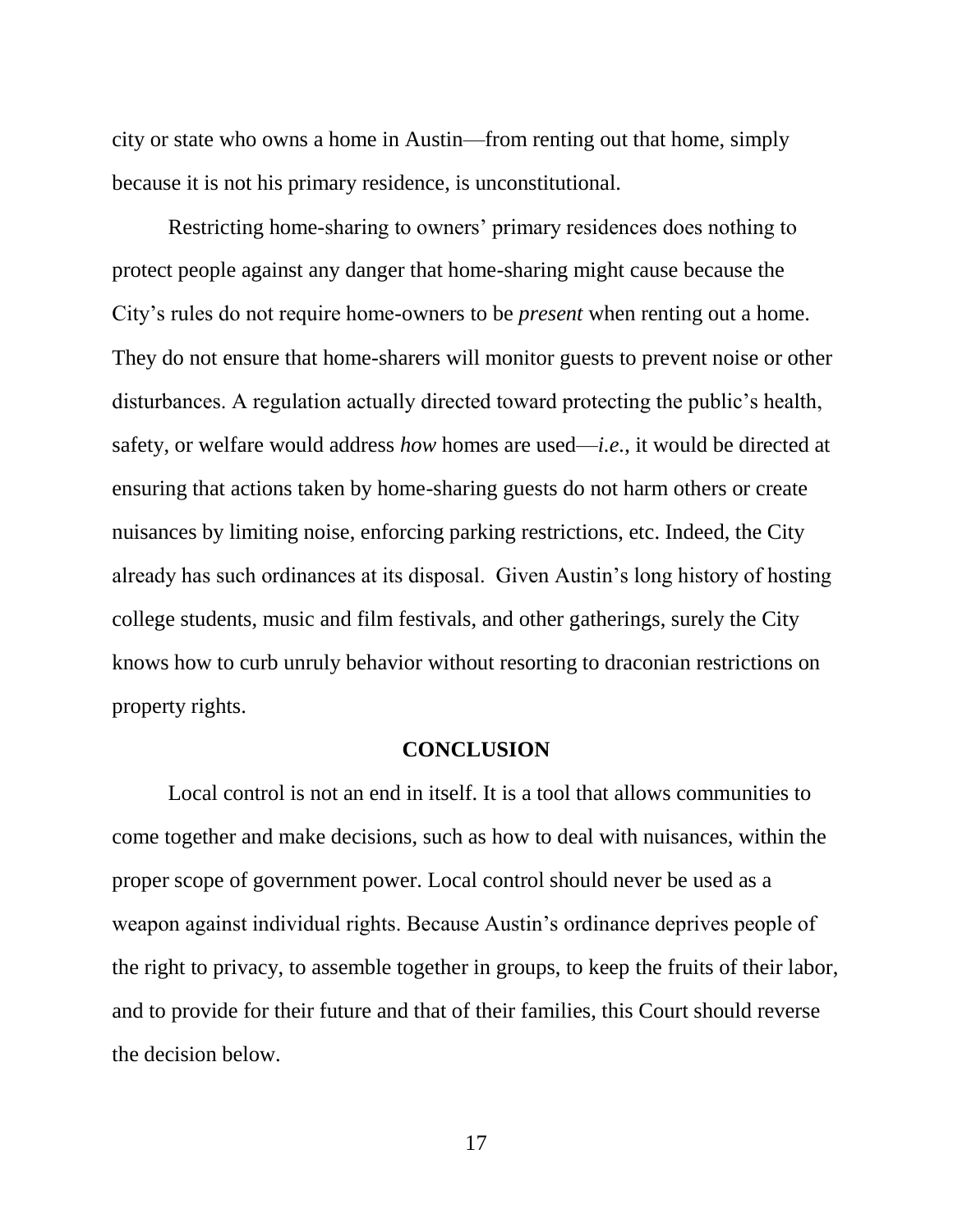Respectfully Submitted this 9th day of May, 2018,

/s/ Matthew R. Miller MATTHEW R. MILLER Texas Bar No. 24046444 CHRISTINA SANDEFUR *Pro Hac Vice Application Pending* [litigation@goldwaterinstitute.org](mailto:litigation@goldwaterinstitute.org) **Scharf-Norton Center for Constitutional Litigation at the GOLDWATER INSTITUTE** 500 East Coronado Road Phoenix, Arizona 85004 Phone: (602) 256-5000 Fax: (602) 256-7045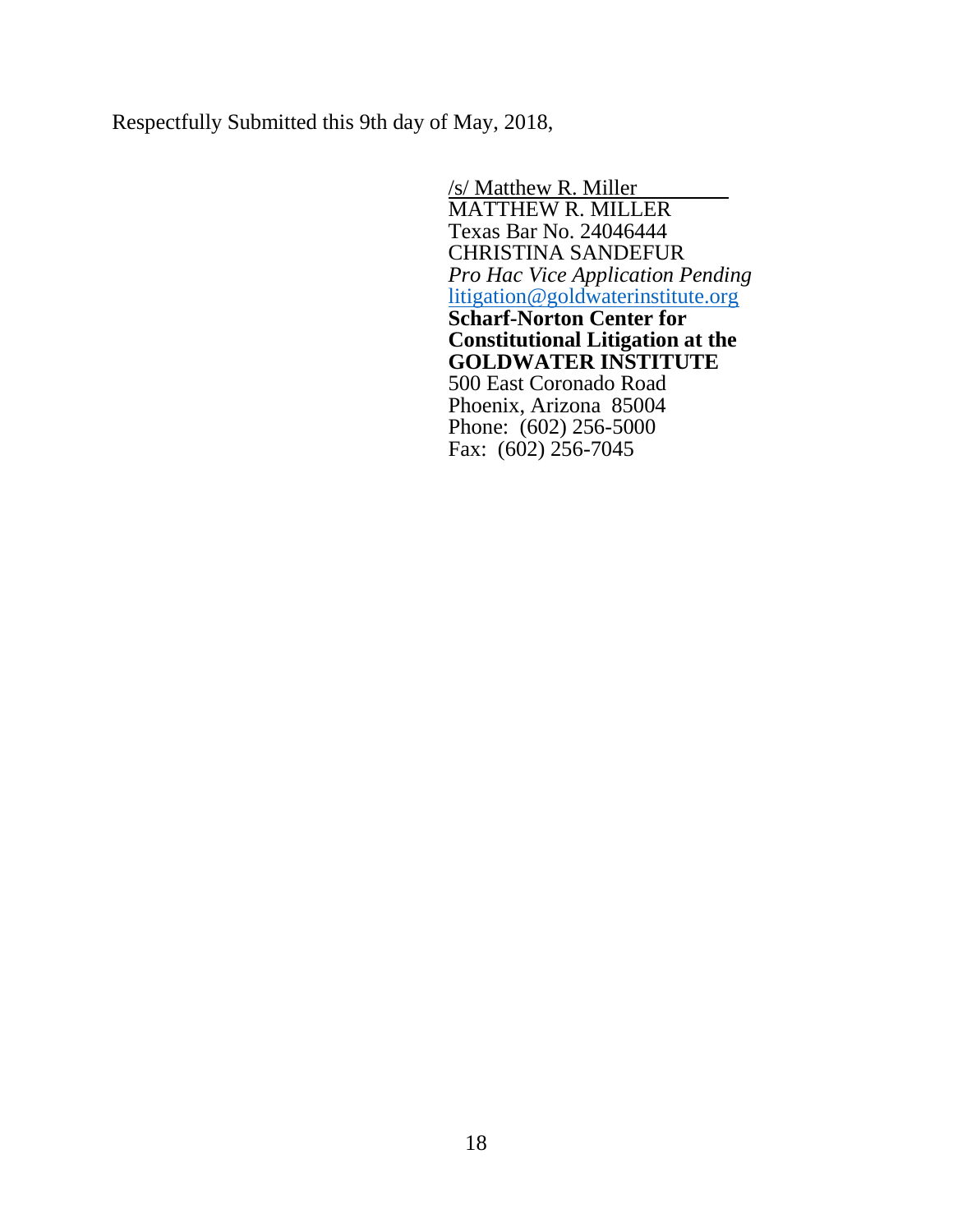# **CERTIFICATE OF CONFERENCE**

As required by Texas Rule of Appellate Procedure 10.1(a)(5), I certify that I

have conferred, or made a reasonable attempt to confer, with all other parties,

which are listed below, about the merits of this motion with the following results:

# **Does not oppose the motion:**

Robert Henneke Chance Weldon Texas Public Policy Foundation 901 Congress Avenue Austin, Texas 78701 (512) 472-2700 [rhenneke@texaspolicy.com](mailto:rhenneke@texaspolicy.com) [cweldon@texaspolicy.com](mailto:cweldon@texaspolicy.com) *Attorneys for Plaintiffs/Appellants*

Andrew B. Davis Assistant Solicitor General Office of the Attorney General of Texas P.O. Box 12548, Mail Code 059 Austin, Texas 78711-2548 Andrew.Davis@oag.texas.gov *Attorneys for Intervenors/Appellants*

## **Opposes the motion:**

Michael Siegel Brandon Carr Assistant City Attorney City of Austin Law Department PO Box 1546 Austin, Texas 78767-1546 Michael.siegel@austintexas.gov *Attorneys for Defendants-Appellees*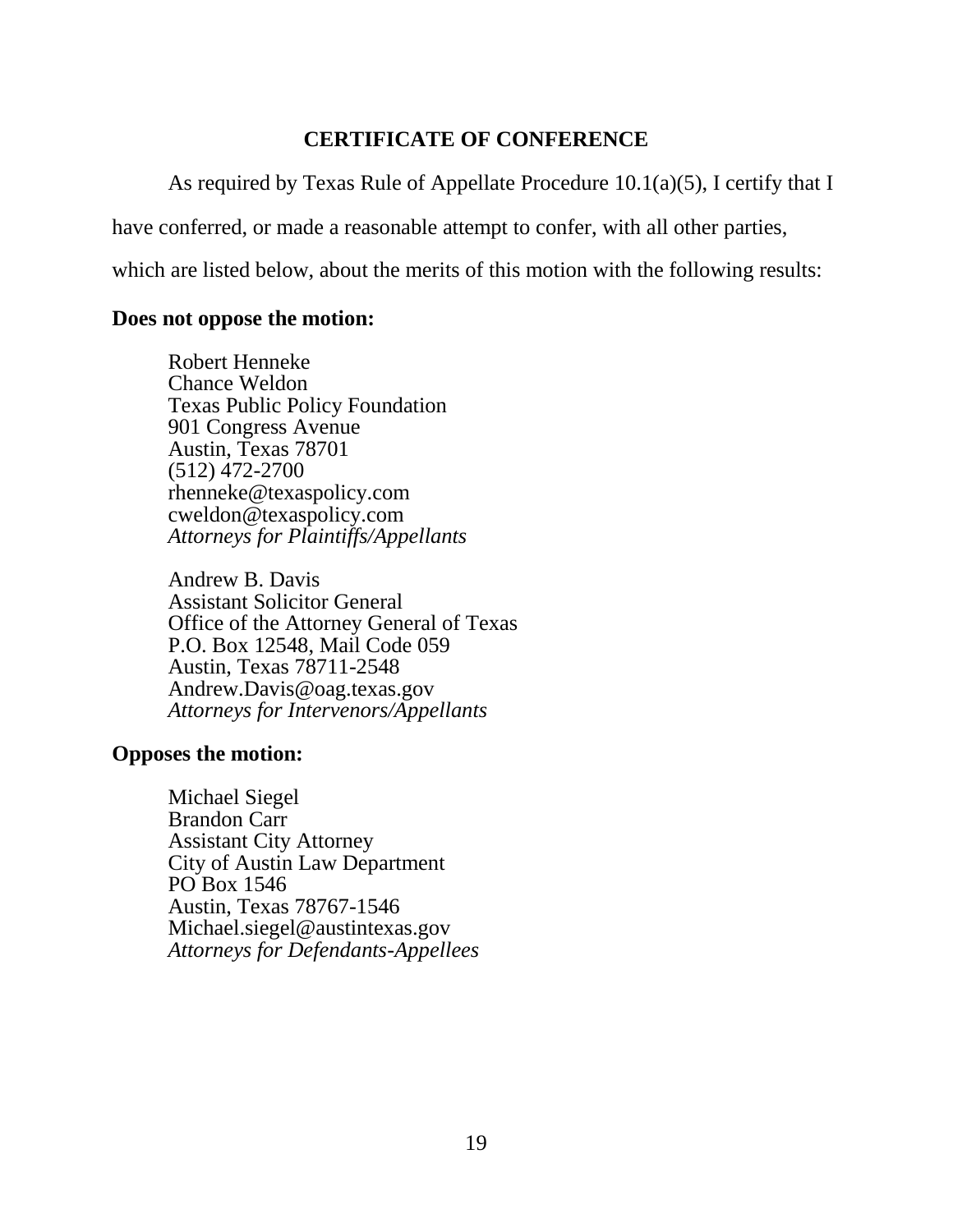# **CERTIFICATE OF COMPLIANCE**

Pursuant to Tex. R. App. P. 9.4, I hereby certify that this Amicus Brief contains 4,282 words. This is a computer-generated document created in Microsoft Word, using 14-point typeface for all text, except for footnotes which are in 12-point typeface. In making this certificate of compliance, I am relying on the word count provided by the software used to prepare the document.

> /s/ Matthew R. Miller MATTHEW R. MILLER